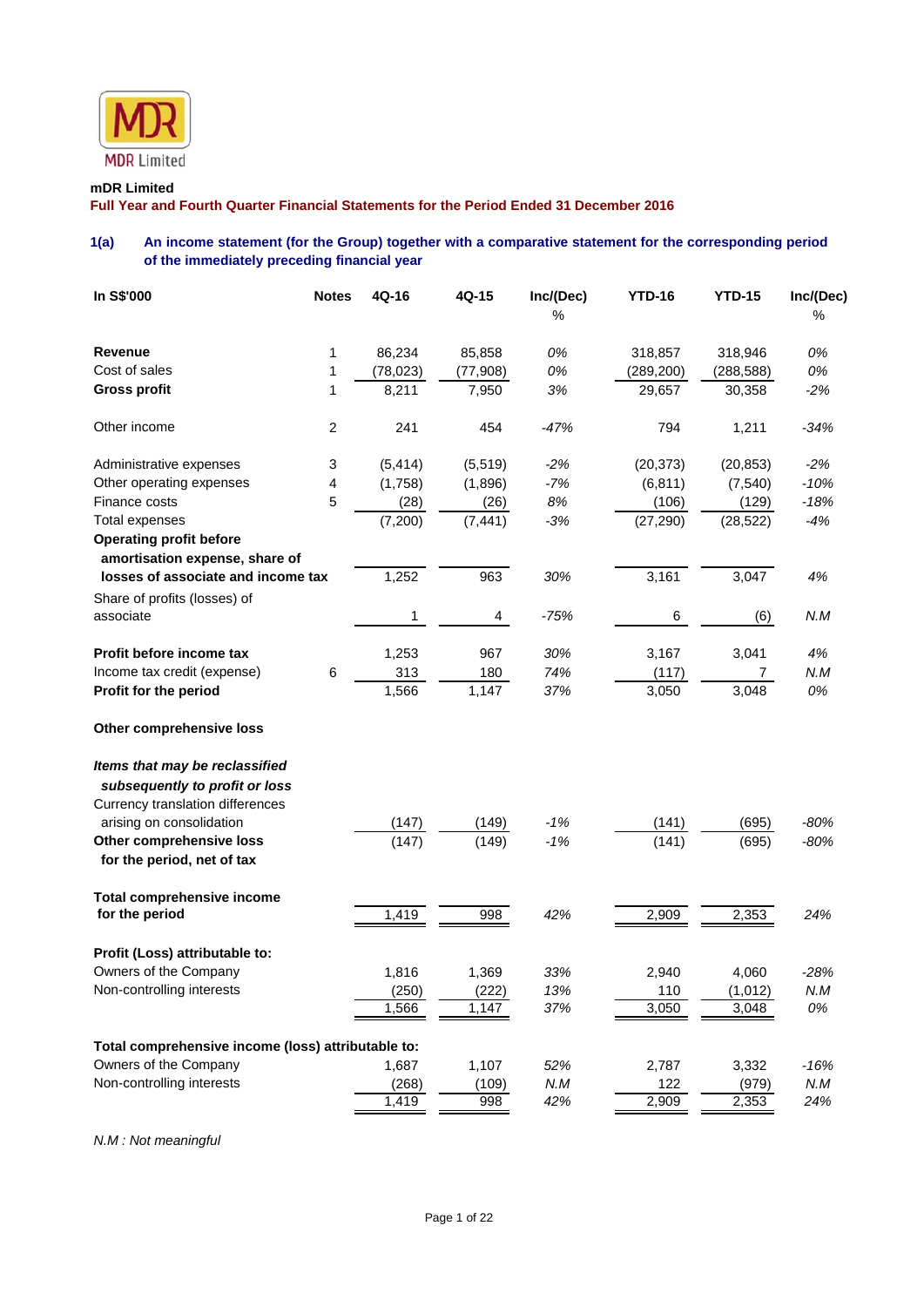#### **1(a)(i) Breakdown and explanatory notes to the income statement**

### **Note 1** Revenue, cost of sales and gross profit

The Group operates in three business segments – After Market Services (AMS), Distribution Management Solutions (DMS) and Digital Inkjet Printing for Out-Of-Home Advertising Solutions (DPAS).

The breakdown of revenue and cost of goods sold and spare parts are as follows:

| In S\$'000                         | 4Q-16     | 4Q-15     | <b>YTD-16</b> | <b>YTD-15</b> |
|------------------------------------|-----------|-----------|---------------|---------------|
| <b>Revenue</b>                     |           |           |               |               |
| AMS                                | 8,145     | 6,805     | 30,704        | 22,211        |
| <b>DMS</b>                         | 76,079    | 77,295    | 280,535       | 289,921       |
| <b>DPAS</b>                        | 2,010     | 1,758     | 7,618         | 6,814         |
|                                    | 86,234    | 85,858    | 318,857       | 318,946       |
| Cost of goods sold and spare parts |           |           |               |               |
| AMS                                | (6, 120)  | (5, 147)  | (23, 543)     | (16,038)      |
| <b>DMS</b>                         | (70, 476) | (71, 641) | (260,069)     | (268,421)     |
| <b>DPAS</b>                        | (1, 427)  | (1, 120)  | (5,588)       | (4, 129)      |
|                                    | (78,023)  | (77,908)  | (289,200)     | (288, 588)    |
| Gross profit                       |           |           |               |               |
| AMS                                | 2,025     | 1,658     | 7,161         | 6,173         |
| <b>DMS</b>                         | 5,603     | 5,654     | 20,466        | 21,500        |
| <b>DPAS</b>                        | 583       | 638       | 2,030         | 2,685         |
|                                    | 8,211     | 7,950     | 29,657        | 30,358        |
| GP%                                |           |           |               |               |
| AMS                                | 25%       | 24%       | 23%           | 28%           |
| <b>DMS</b>                         | 7%        | 7%        | 7%            | 7%            |
| <b>DPAS</b>                        | 29%       | 36%       | 27%           | 39%           |
|                                    | 10%       | 9%        | 9%            | 10%           |

Gross margin for DPAS declined from 36% to 29% quarter-on-quarter and from 39% to 27% year-on-year, due mainly to the reclassification of plant and machinery depreciation expense of \$0.2 million in 4Q-16 and \$0.7 million for YTD-16 from other operating expenses to cost of goods sold.

### **Note 2** Other income consists of the following:

| <b>In S\$'000</b>                                | 4Q-16                    | $4Q-15$ | <b>YTD-16</b> | YTD-15 |
|--------------------------------------------------|--------------------------|---------|---------------|--------|
| Interest income                                  | 28                       | 36      | 153           | 133    |
| Rental income                                    |                          | (22)    | 6             | 138    |
| Bad debts recovered - trade                      |                          |         | 12            | 24     |
| Liabilities written back                         | 2                        | 135     | 2             | 155    |
| Wage credit                                      | $\overline{\phantom{0}}$ |         | 314           | 305    |
| Productivity and Innovation Credit Scheme payout | 183                      | 196     | 183           | 196    |
| <b>Others</b>                                    | 28                       | 109     | 124           | 260    |
|                                                  | 241                      | 454     | 794           | 1.211  |

The negative rental income in 4Q-15 arose from a reclassification of rental income received from other income to revenue.

#### **Note 3** Administrative expenses

The administrative expenses comprise mainly staff cost.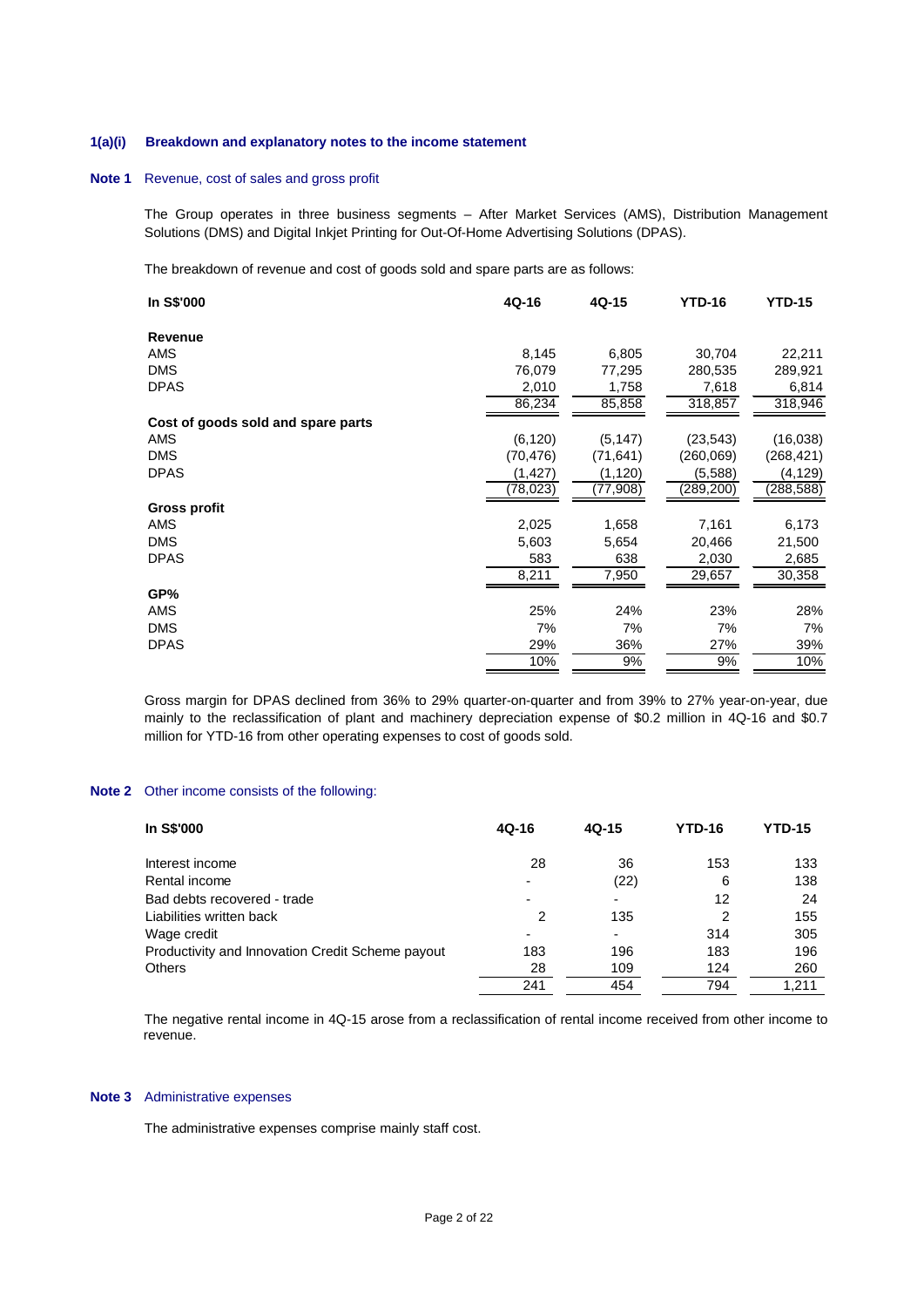| <b>In S\$'000</b>                     | $4Q-16$ | $4Q-15$ | <b>YTD-16</b> | <b>YTD-15</b> |
|---------------------------------------|---------|---------|---------------|---------------|
| <b>Staff Cost</b>                     |         |         |               |               |
| <b>AMS</b>                            | 1,488   | 1,282   | 5,196         | 4,554         |
| <b>DMS</b>                            | 2,287   | 2,388   | 8.657         | 9,392         |
| <b>DPAS</b>                           | 199     | 145     | 837           | 849           |
| Management and HQ support staff costs |         |         |               |               |
| (including Directors' fees)           | 662     | 645     | 2.414         | 2,329         |
|                                       | 4,636   | 4,460   | 17,104        | 17.124        |

The increase in AMS's staff cost was due mainly to the recruitment of part timers to support the increase in repair volume.

#### **Note 4** Other operating expenses

Other operating expenses consist of the following:

| In S\$'000                                           | 4Q-16 | 4Q-15 | <b>YTD-16</b> | <b>YTD-15</b> |
|------------------------------------------------------|-------|-------|---------------|---------------|
| Rental expenses                                      | 1,321 | 1,314 | 5,154         | 5,564         |
| Depreciation expenses                                | 237   | 445   | 909           | 1,634         |
| Plant and equipment written off                      | 17    | ٠     | 91            | 59            |
| (Gain) Loss on disposal of plant and equipment       | (30)  |       | (36)          | 4             |
| Reversal of impairment of plant and equipment        |       | (42)  | (1)           | (42)          |
| Allowance (Reversal) for doubtful trade receivables  | 170   | 18    | 237           | (346)         |
| Reversal of allowance for doubtful other receivables |       | (1)   |               | (194)         |
| Bad debts written off - trade                        |       | 46    | 2             | 47            |
| Bad debts written off - non-trade                    |       | 3     | 13            | 3             |
| Allowance for inventories                            | 106   | 474   | 432           | 1,186         |
| Inventories written off                              |       | 4     |               | 30            |
| Reversal of provision for shop closure costs         |       | (563) | (3)           | (563)         |
| Foreign exchange (gain) loss                         | (63)  | 197   | 13            | 158           |
|                                                      | 1,758 | 1,896 | 6,811         | 7,540         |
|                                                      |       |       |               |               |

Lower allowance for inventories in YTD-16 compared to the corresponding period in FY 2015 was due mainly to a lower stock provision made against its handset inventory.

Lower depreciation expense in 4Q-16 and YTD-16 was due to the reclassification of depreciation of plant and equipment from the DPAS business amounting to \$195,000 in 4Q-16 and \$732,000 for YTD-16 from other operating expenses to cost of goods sold.

### **Note 5** Finance costs

Finance costs comprise interest on finance leases and short-term bank borrowings.

#### **Note 6** Income tax credit / (expense)

 The higher income tax expense for YTD-16 as compared to YTD-15 was due to reversal of over provision of taxation in 2Q-15 and 3Q-15. Higher tax credit in 4Q-16 as compared to 4Q-15 was due to the over provision of prior periods' taxation.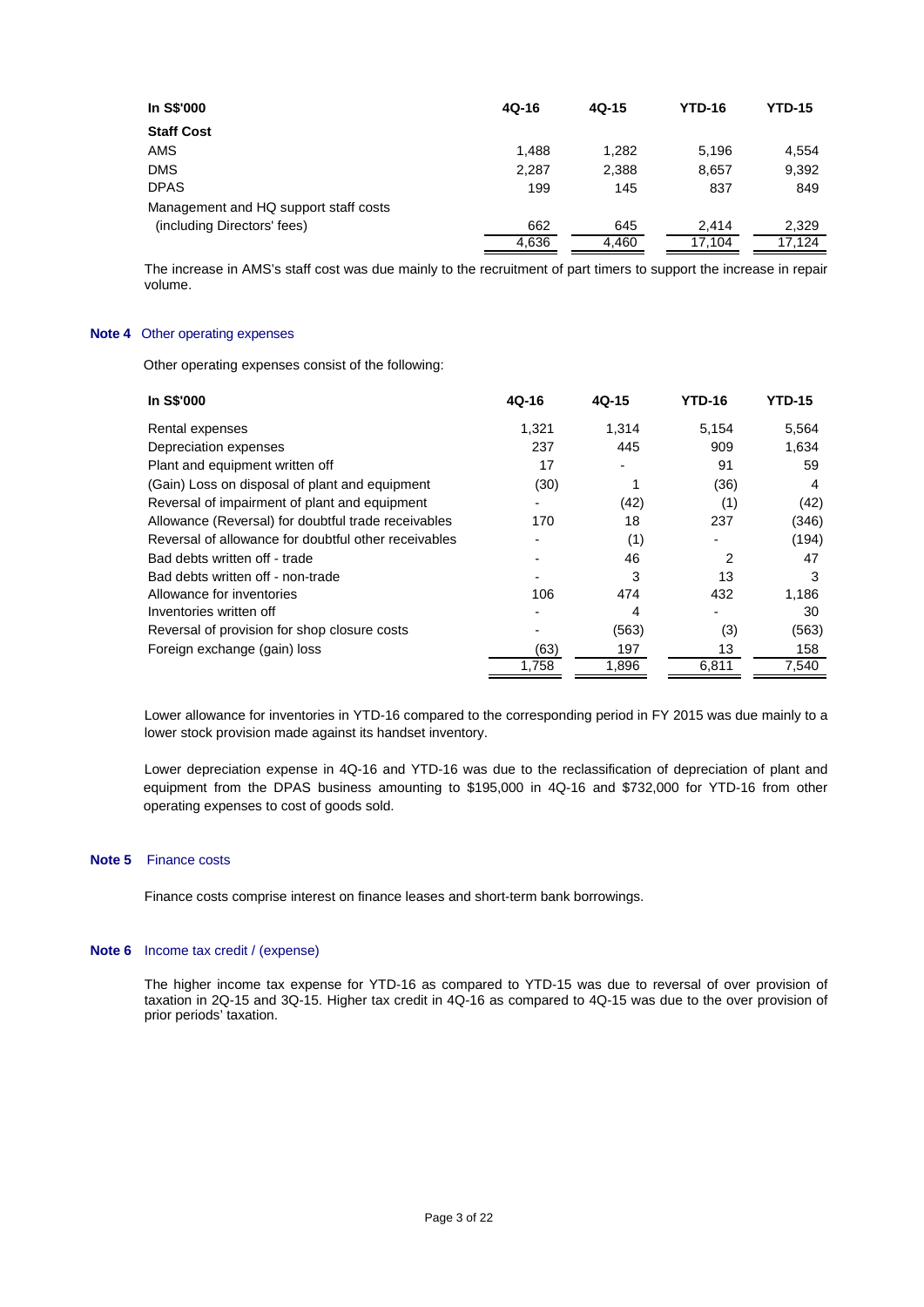### **1(b)(i) Statement of financial position (for the issuer and Group), together with a comparative statement as at the end of the immediately preceding financial year**

|                                                    |                |           | Group     | Company   |           |
|----------------------------------------------------|----------------|-----------|-----------|-----------|-----------|
| In S\$'000                                         | <b>Notes</b>   | 31-Dec-16 | 31-Dec-15 | 31-Dec-16 | 31-Dec-15 |
| <b>ASSETS</b>                                      |                |           |           |           |           |
| <b>Current assets</b>                              |                |           |           |           |           |
| Cash and bank balances                             |                | 30,817    | 30,849    | 22,090    | 19,154    |
| Trade receivables                                  | 1              | 20,867    | 18,763    | 3,554     | 2,873     |
| Other receivables and prepayments                  | $\overline{c}$ | 5,401     | 5,877     | 14,401    | 17,437    |
| Inventories                                        | 3              | 20,232    | 17,541    | 2,092     | 1,735     |
| <b>Total current assets</b>                        |                | 77,317    | 73,030    | 42,137    | 41,199    |
| <b>Non-current assets</b>                          |                |           |           |           |           |
| Investment in subsidiaries                         |                |           |           | 20,895    | 20,895    |
| Investment in an associate                         |                | 14        | 8         |           |           |
| Other receivables and prepayments                  | 2              | 839       | 86        |           |           |
| Plant and equipment                                |                | 4,271     | 4,190     | 391       | 382       |
| Goodwill                                           |                | 2,798     | 2,798     |           |           |
| <b>Total non-current assets</b>                    |                | 7,922     | 7,082     | 21,286    | 21,277    |
| <b>Total assets</b>                                |                | 85,239    | 80,112    | 63,423    | 62,476    |
| <b>Current liabilities</b>                         |                |           |           |           |           |
| Trade payables                                     | 4              | 13,572    | 10,204    | 2,888     | 2,214     |
| Other payables                                     | 5              | 7,341     | 7,545     | 947       | 1,244     |
| Current portion of finance leases                  |                | 570       | 419       | 83        | 80        |
| Income tax payable                                 |                | 7         | 175       |           |           |
| <b>Total current liabilities</b>                   |                | 21,490    | 18,343    | 3,918     | 3,538     |
| <b>Non-current liabilities</b>                     |                |           |           |           |           |
| Finance leases                                     |                | 991       | 887       | 50        | 133       |
| Deferred tax liabilities                           |                | 118       | 151       |           |           |
| <b>Total non-current liabilities</b>               |                | 1,109     | 1,038     | 50        | 133       |
| Capital, reserves and<br>non-controlling interests |                |           |           |           |           |
| Share capital                                      |                | 153,652   | 153,652   | 153,652   | 153,652   |
| Capital reserve                                    |                | (859)     | (859)     | 22        | 22        |
| Share options reserve                              |                | 311       | 316       | 311       | 316       |
| Foreign currency translation reserve               |                | (825)     | (672)     |           |           |
| <b>Accumulated losses</b>                          |                | (87, 933) | (89, 878) | (94, 530) | (95, 185) |
| Equity attributable to owners of                   |                |           |           |           |           |
| the Company                                        |                | 64,346    | 62,559    | 59,455    | 58,805    |
| Non-controlling interests                          |                | (1,706)   | (1,828)   |           |           |
| <b>Total equity</b>                                |                | 62,640    | 60,731    | 59,455    | 58,805    |
| <b>Total liabilities and equity</b>                |                | 85,239    | 80,112    | 63,423    | 62,476    |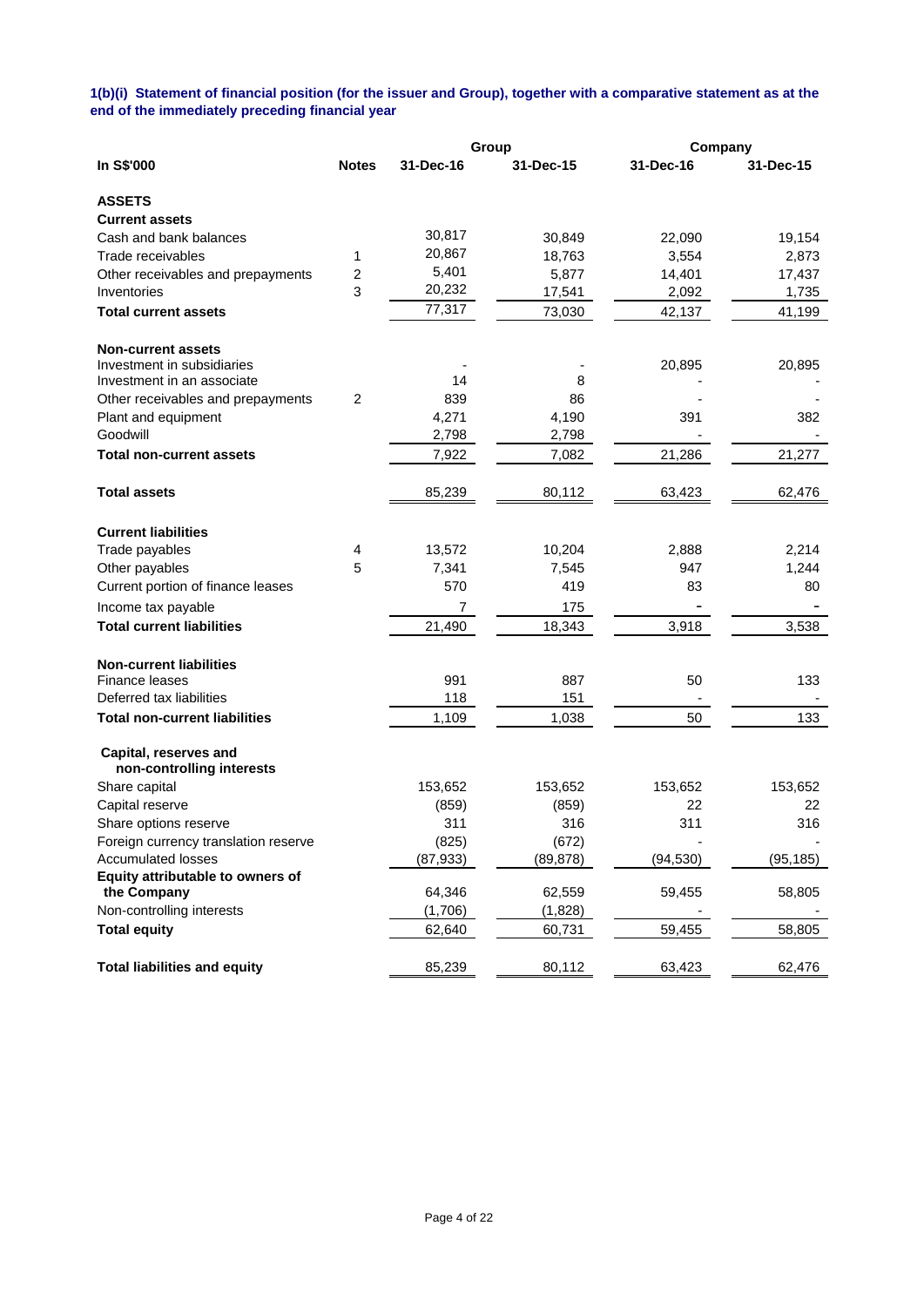#### **Notes**

### **1 Trade receivables**

The Group's trade receivables turnover as at 31 December 2016 is 22 days (31 December 2015: 25 days).

### **2 Other receivables and prepayments**

The Group's other receivables and prepayments consist mainly of the following:

| <b>S\$'000</b>                                      | 31-Dec-16 | 31-Dec-15 |
|-----------------------------------------------------|-----------|-----------|
| Rental deposits                                     | 1.413     | 1.518     |
| Other receivables                                   | 2.758     | 3.449     |
| Prepayments - current                               | 776       | 618       |
| Prepayments – non-current                           | 258       | 86        |
| Deposits for the purchase of property - non-current | 581       |           |

Other receivables of \$2.8 million as at 31 December 2016 comprised mainly of \$1.7 million to be received from principals in relation to sell through, advertising and promotion support.

Prepayments of \$1 million as at 31 December 2016 comprised mainly of prepaid rentals for premises of \$0.2 million and prepayment of machinery of \$0.3 million.

Deposits of \$0.6 million as at 31 December 2016 was related to the purchase of property in Malaysia for DPAS operations.

#### **3 Inventories**

The Group's inventory turnover for the period ended 31 December 2016 is 24 days (31 December 2015: 22 days).

 Group inventories as at 31 December 2016 stood at \$20.2 million (31 December 2015: \$17.5 million) with the increase in inventory holding due mainly to the purchase of prepaid cards towards period end, and higher inventory of prepaid cards held by our growing Myanmar prepaid cards business.

### **4 Trade payables**

The Group's trade payables turnover as at 31 December 2016 is 15 days (31 December 2015: 17 days).

### **5 Other payables**

The Group's other payables consist of the following:

| <b>S\$'000</b>                                                | 31-Dec-16 | 31-Dec-15 |
|---------------------------------------------------------------|-----------|-----------|
| Advertising, promotion and sell through funds from principals | 1.485     | 1.411     |
| Accrued staff costs                                           | 1.169     | 1.270     |
| Other accrued operating expenses                              | 981       | 896       |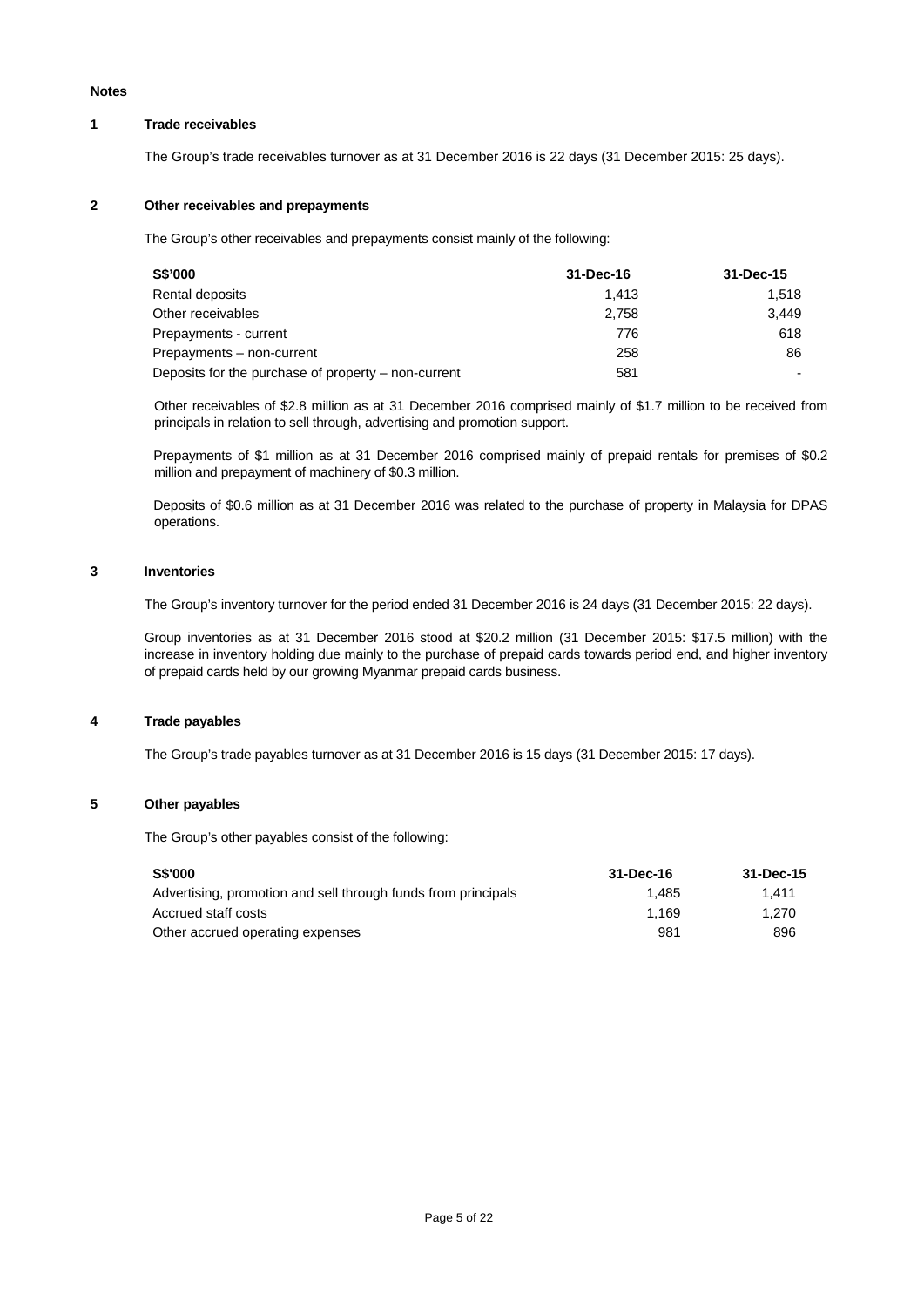# **1(b)(ii) Aggregate amount of Group's borrowings and debt securities**

## **Amount repayable in one year or less, or on demand**

| As at 31-Dec-16   |                    | As at 31-Dec-15     |                       |  |
|-------------------|--------------------|---------------------|-----------------------|--|
| Secured<br>\$'000 | Unsecured (\$'000) | Secured<br>(\$'000) | Unsecured<br>(\$'000) |  |
| 570               | -                  | 419                 | -                     |  |

### **Amount repayable after one year**

| As at 31-Dec-16     |                    | As at 31-Dec-15    |                      |  |
|---------------------|--------------------|--------------------|----------------------|--|
| Secured<br>(\$'000) | Unsecured (\$'000) | Secured<br>(S'000) | Unsecured<br>(S'000) |  |
| 991                 |                    | 887                | -                    |  |

#### **Details of collateral**

The secured borrowings comprise of outstanding finance lease of \$1.6 million on certain motor vehicles and machinery.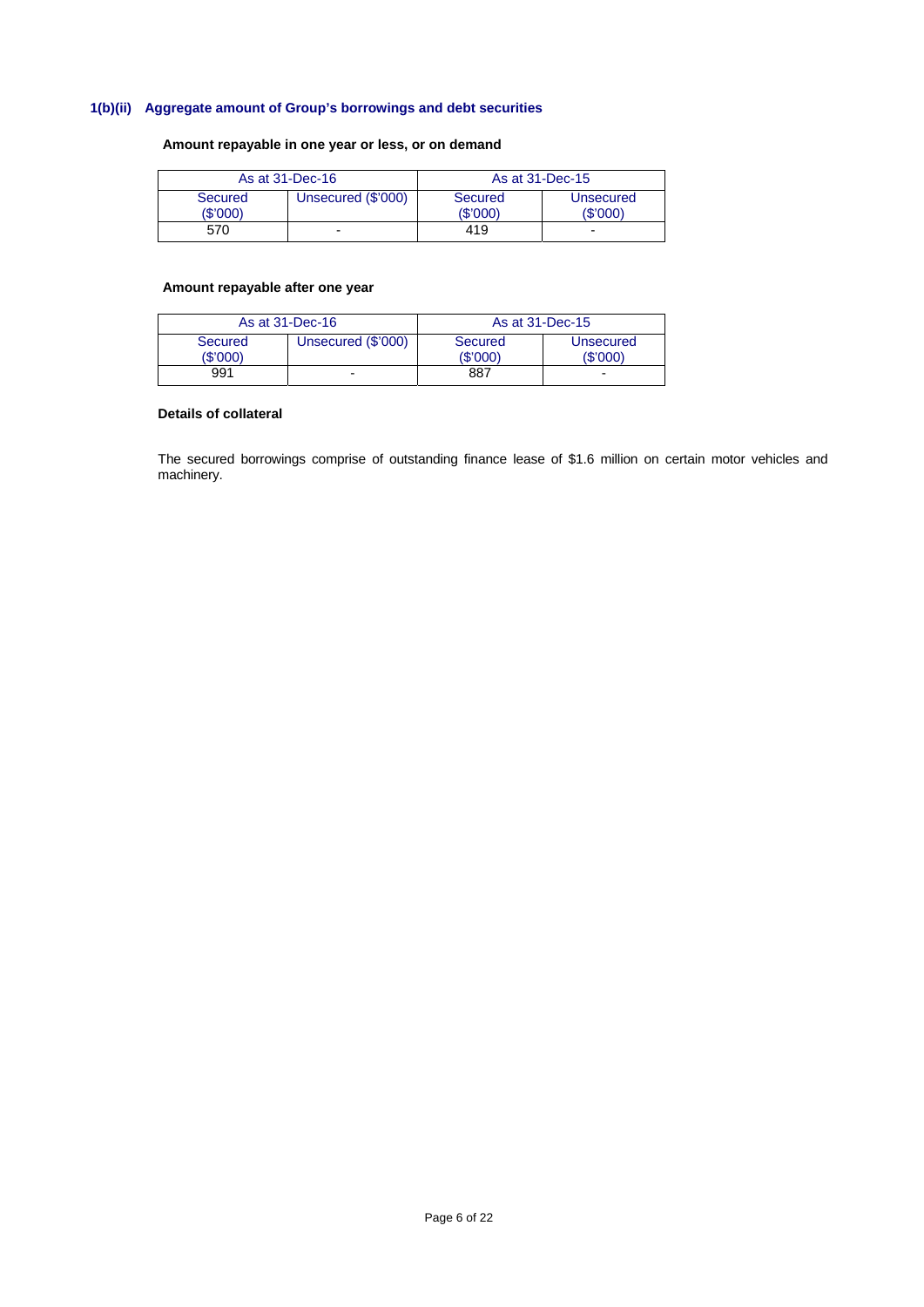## **1(c) A statement of cash flows (for the Group), together with a comparative statement for the corresponding period of the immediately preceding financial year**

| In S\$'000                                           | 4Q-16      | 4Q-15    | <b>YTD-16</b>            | <b>YTD-15</b> |
|------------------------------------------------------|------------|----------|--------------------------|---------------|
| <b>Operating activities</b>                          |            |          |                          |               |
| Profit before income tax                             | 1,253      | 967      | 3,167                    | 3,041         |
|                                                      |            |          |                          |               |
| Adjustments for:                                     | 432        | 445      | 1,641                    | 1,634         |
| Depreciation expenses                                | 28         | 26       | 106                      | 129           |
| Interest expenses<br>Interest income                 |            |          |                          |               |
|                                                      | (28)       | (36)     | (153)                    | (133)         |
| (Gain) Loss on disposal of plant and equipment       | (30)<br>17 | 1        | (36)<br>91               | 4             |
| Plant and equipment written off                      |            | -        |                          | 59            |
| Allowance for inventories                            | 106        | 474      | 432                      | 1,186         |
| Inventories written off                              |            | 4        |                          | 30            |
| Bad debts written off - trade                        |            | 46       | 2                        | 47            |
| Bad debts written off - non-trade                    |            | 3        | 13                       | 3             |
| Reversal of impairment on plant and equipment        |            | (42)     | (1)                      | (42)          |
| Allowance (Reversal) for doubtful trade receivables  | 170        | 18       | 237                      | (346)         |
| Reversal of allowance for doubtful other receivables |            | (1)      |                          | (194)         |
| Employee share-based payments                        |            | 9        |                          | 39            |
| Liabilities written back                             | (2)        | (135)    | (2)                      | (155)         |
| Reversal of provision for shop closure costs         |            | (563)    | (3)                      | (563)         |
| Share of (profits) losses of associate               | (1)        | (4)      | (6)                      | 6             |
| Net foreign exchange gains                           | (160)      | (147)    | (142)                    | (547)         |
| Operating cash flows before movements                |            |          |                          |               |
| in working capital                                   | 1,785      | 1,065    | 5,346                    | 4,198         |
| Trade receivables                                    | (5, 459)   | (2,309)  | (2, 343)                 | 6,348         |
| Other receivables and prepayments                    | (49)       | 2,390    | 225                      | 5,287         |
| Inventories                                          | 309        | 3,635    | (3, 123)                 | (1, 267)      |
| Trade payables                                       | 2,161      | (4, 313) | 3,370                    | (6,737)       |
| Other payables                                       | 278        | (2, 146) | (101)                    | (3,598)       |
| Cash (used in) generated from operations             | (975)      | (1,678)  | 3,374                    | 4,231         |
| Interest received                                    | 28         | 36       | 153                      | 133           |
| Income tax refund (paid)                             | (90)       | 135      | 6                        | (252)         |
| Net cash (used in) from operating activities         | (1,037)    | (1,507)  | 3,533                    | 4,112         |
| <b>Investing activities</b>                          |            |          |                          |               |
|                                                      |            |          |                          |               |
| Proceeds from disposal of plant and equipment        | 20         | 5        | 64                       | 144           |
| Purchase of plant and equipment (Note A)             | (265)      | (321)    | (1,094)                  | (1,968)       |
| Prepayment of plant and equipment                    | (258)      |          | (258)                    |               |
| Deposits paid for the purchase of property           | (581)      |          | (581)                    |               |
| Acquisition of investment in an associate            |            |          | $\overline{\phantom{a}}$ | (15)          |
| Net cash used in investing activities                | (1,084)    | (316)    | (1,869)                  | (1, 839)      |
| <b>Financing activities</b>                          |            |          |                          |               |
| Interest paid                                        | (28)       | (26)     | (106)                    | (129)         |
| Repayment of bank borrowings                         |            |          |                          | (2,550)       |
| Repayment of obligations under finance leases        | (139)      | (107)    | (511)                    | (484)         |
| Dividends paid to shareholders                       |            |          | (1,000)                  |               |
| Dividends paid to non-controlling interest           |            |          | (78)                     |               |
| Net cash used financing activities                   | (167)      | (133)    | (1,695)                  | (3, 163)      |
| Net decrease in cash and cash equivalents            | (2, 288)   | (1,956)  | (31)                     | (890)         |
| Cash and cash equivalents at beginning of period     | 33,066     | 32,765   | 30,809                   | 31,699        |
| Cash and cash equivalents at end of period           | 30,778     | 30,809   | 30,778                   | 30,809        |
|                                                      |            |          |                          |               |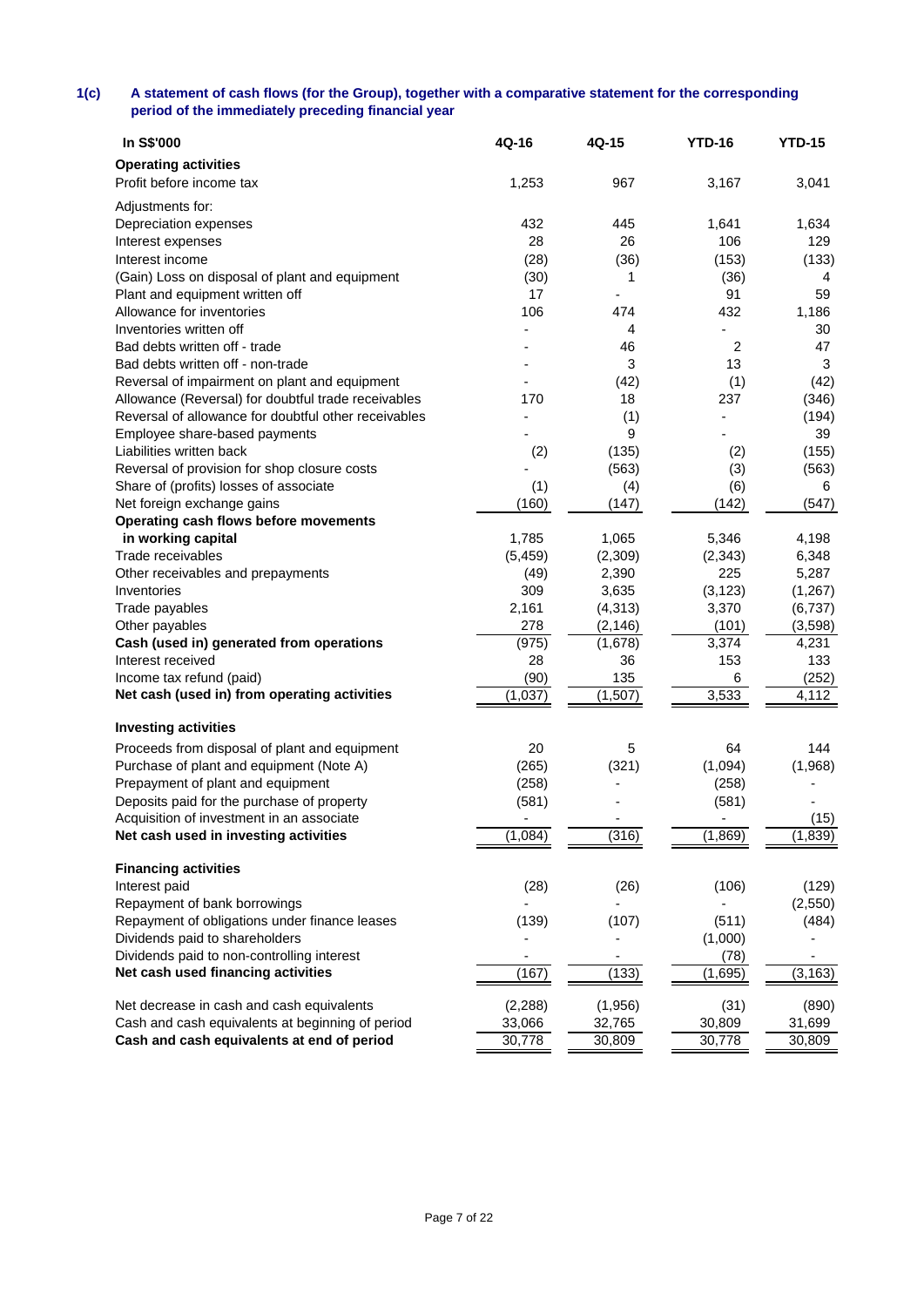# **Notes**

### **A. Purchase of plant and equipment:**

In 4Q-16, the Group acquired plant and equipment with an aggregate cost of \$265,000 (4Q-15: \$609,000) using internal funding.

For YTD-16, the Group acquired plant and equipment with an aggregate cost of \$1,919,000 (YTD-15: \$2,256,000) of which \$825,000 (YTD-15: \$288,000) was acquired under finance lease arrangements.

### **B. Cash and cash equivalents at end of period comprise of:**

| In S\$'000                 | $4Q-16$        | $4Q-15$        |
|----------------------------|----------------|----------------|
| Cash<br>Less: Cash pledged | 30.817<br>(39) | 30,849<br>(40) |
| Cash and cash equivalents  | 30,778         | 30,809         |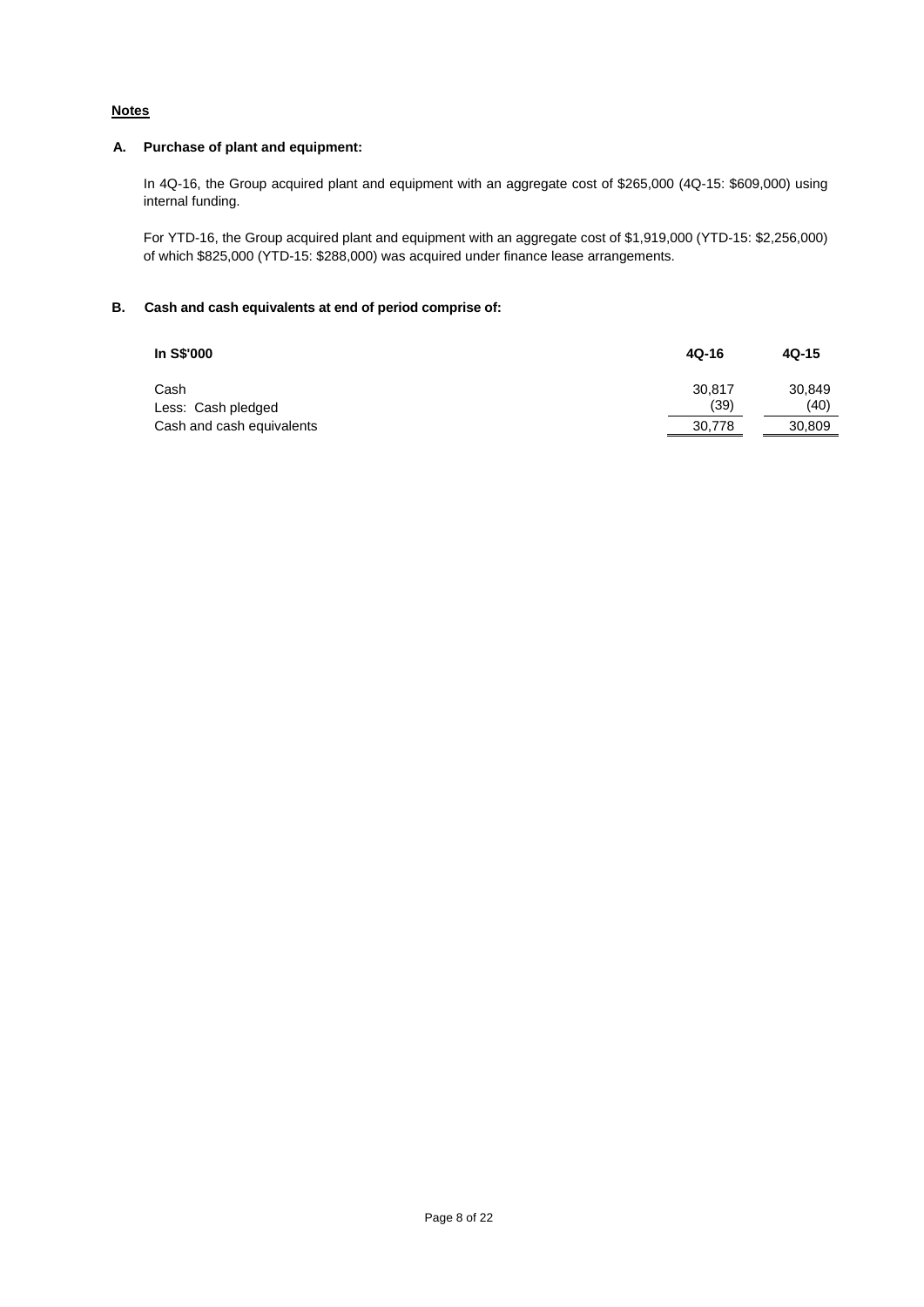**1(d)(i) A statement (for the issuer and Group) showing either (i) all changes in equity or (ii) changes in equity other than those arising from capitalisation issues and distributions to shareholders, together with a comparative statement for the corresponding period of the immediately preceding financial year Attributable**

| In S\$'000                                                | <b>Share</b><br>capital | Capital<br>reserve | <b>Share</b><br>options<br>reserve | <b>Currency</b><br>translation<br>reserve | <b>Accumulated</b><br><b>losses</b> | to equity<br>holders of<br>the Company | Non-controlling<br>interests | <b>Total</b> |
|-----------------------------------------------------------|-------------------------|--------------------|------------------------------------|-------------------------------------------|-------------------------------------|----------------------------------------|------------------------------|--------------|
| Group                                                     |                         |                    |                                    |                                           |                                     |                                        |                              |              |
| Balance as at 1 January 2016                              | 153,652                 | (859)              | 316                                | (672)                                     | (89, 878)                           | 62,559                                 | (1,828)                      | 60,731       |
| Total comprehensive income for the period                 |                         |                    |                                    |                                           |                                     |                                        |                              |              |
| (Loss) Profit for the period                              |                         |                    |                                    |                                           | (169)                               | (169)                                  | 262                          | 93           |
| Other comprehensive income for the period<br><b>Total</b> |                         |                    |                                    | 162<br>162                                | (169)                               | 162<br>$\overline{(7)}$                | 42<br>304                    | 204<br>297   |
| Transactions with owners, recognised directly in equity   |                         |                    |                                    |                                           |                                     |                                        |                              |              |
| Transfer between reserves upon expiry of share option     |                         |                    | (5)                                |                                           | 5                                   |                                        |                              |              |
| <b>Total</b>                                              |                         |                    | $\overline{(5)}$                   |                                           | $\overline{5}$                      |                                        |                              |              |
| Balance as at 31 March 2016                               | 153,652                 | (859)              | 311                                | (510)                                     | (90, 042)                           | 62,552                                 | (1,524)                      | 61,028       |
| Total comprehensive income for the period                 |                         |                    |                                    |                                           |                                     |                                        |                              |              |
| Profit for the period                                     |                         |                    |                                    |                                           | 536                                 | 536                                    | 165                          | 701          |
| Other comprehensive income (loss) for the period          |                         |                    |                                    | (112)                                     |                                     | (112)                                  | 13                           | (99)         |
| <b>Total</b>                                              |                         |                    |                                    | (112)                                     | 536                                 | 424                                    | 178                          | 602          |
| Transactions with owners, recognised directly in equity   |                         |                    |                                    |                                           |                                     |                                        |                              |              |
| <b>Dividends</b>                                          |                         |                    |                                    |                                           | (1,000)                             | (1,000)                                |                              | (1,000)      |
| Total                                                     |                         |                    |                                    |                                           | (1,000)                             | (1,000)                                |                              | (1,000)      |
| Balance as at 30 June 2016                                | 153,652                 | (859)              | 311                                | (622)                                     | (90, 506)                           | 61,976                                 | (1,346)                      | 60,630       |
| Total comprehensive income for the period                 |                         |                    |                                    |                                           |                                     |                                        |                              |              |
| Profit (Loss) for the period                              |                         |                    |                                    |                                           | 757                                 | 757                                    | (67)                         | 690          |
| Other comprehensive loss for the period                   |                         |                    |                                    | (74)                                      |                                     | (74)                                   | (25)                         | (99)         |
| <b>Total</b>                                              |                         |                    |                                    | (74)                                      | 757                                 | 683                                    | (92)                         | 591          |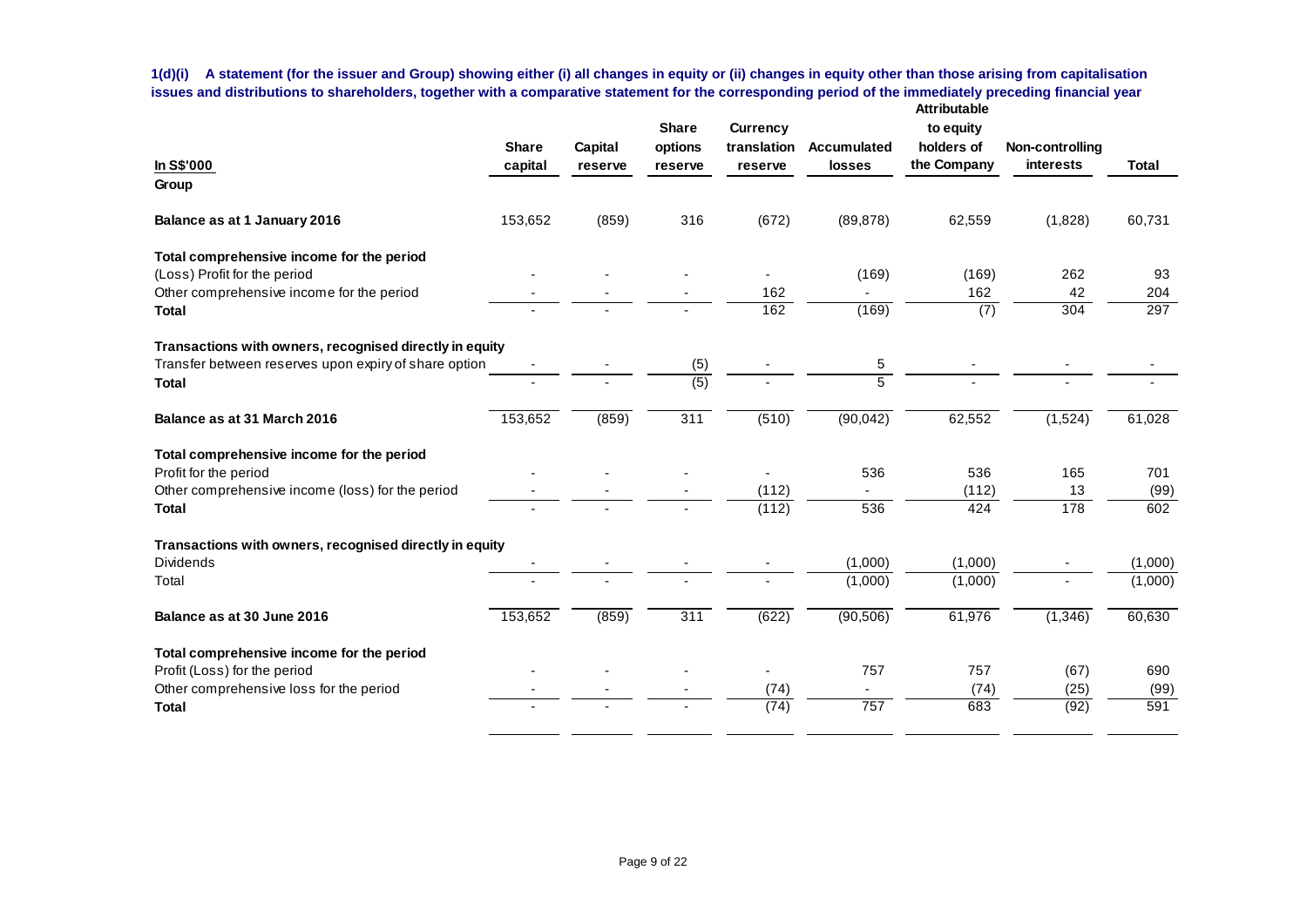| In S\$'000<br>Group                       | <b>Share</b><br>capital  | Capital<br>reserve | <b>Share</b><br>options<br>reserve | Currency<br>translation<br>reserve | <b>Accumulated</b><br><b>losses</b> | <b>Attributable</b><br>to equity<br>holders of<br>the Company | Non-controlling<br><b>interests</b> | Total  |
|-------------------------------------------|--------------------------|--------------------|------------------------------------|------------------------------------|-------------------------------------|---------------------------------------------------------------|-------------------------------------|--------|
|                                           |                          |                    |                                    |                                    |                                     |                                                               |                                     |        |
| Balance as at 1 October 2016              | 153,652                  | (859)              | 311                                | (696)                              | (89, 749)                           | 62,659                                                        | (1,438)                             | 61,221 |
| Total comprehensive income for the period |                          |                    |                                    |                                    |                                     |                                                               |                                     |        |
| Profit for the period                     | $\overline{\phantom{a}}$ |                    |                                    | $\overline{\phantom{0}}$           | 1,816                               | 1,816                                                         | (250)                               | 566. ا |
| Other comprehensive income for the period |                          |                    |                                    | (129)                              |                                     | (129)                                                         | (18)                                | (147)  |
| <b>Total</b>                              | $\sim$                   |                    |                                    | (129)                              | 1,816                               | 1,687                                                         | (268)                               | 1,419  |
| Balance as at 31 December 2016            | 153,652                  | (859)              | 311                                | (825)                              | (87, 933)                           | 64,346                                                        | (1,706)                             | 62,640 |
|                                           |                          |                    |                                    |                                    |                                     |                                                               |                                     |        |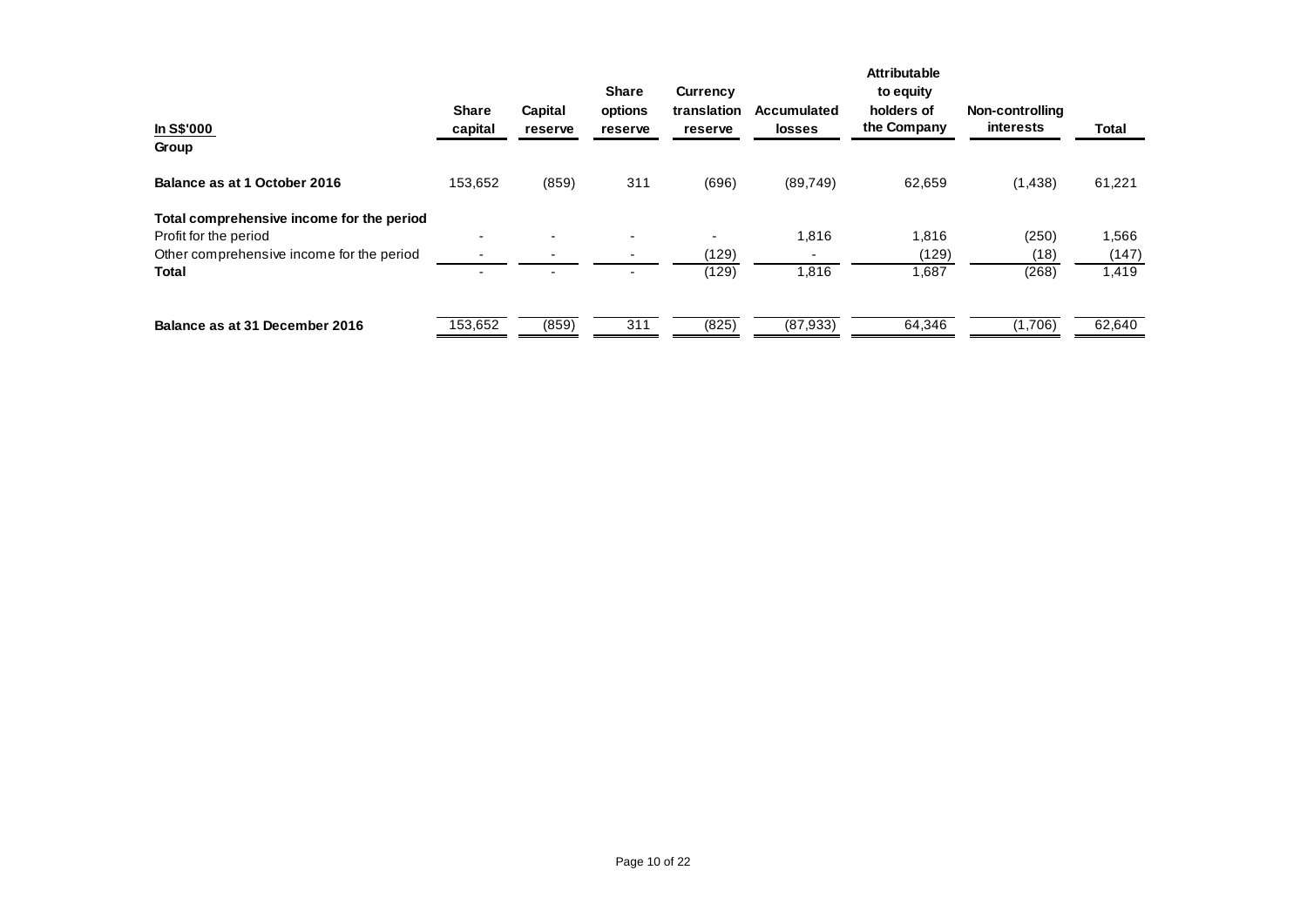| In S\$'000                                              | <b>Share</b><br>capital | Capital<br>reserve | <b>Share</b><br>options<br>reserve | <b>Currency</b><br>reserve | translation Accumulated<br>losses | <b>Attributable</b><br>to equity<br>holders of<br>the Company | Non-controlling<br>interests | <b>Total</b>        |
|---------------------------------------------------------|-------------------------|--------------------|------------------------------------|----------------------------|-----------------------------------|---------------------------------------------------------------|------------------------------|---------------------|
| Group                                                   |                         |                    |                                    |                            |                                   |                                                               |                              |                     |
| Balance as at 1 January 2015                            | 153,652                 | (859)              | 277                                | 56                         | (93,938)                          | 59,188                                                        | (771)                        | 58,417              |
| Total comprehensive income for the period               |                         |                    |                                    |                            |                                   |                                                               |                              |                     |
| Profit for the period                                   |                         |                    |                                    |                            | 684                               | 684                                                           | 50                           | 734                 |
| Other comprehensive loss for the period                 |                         |                    |                                    | (156)                      |                                   | (156)                                                         | (48)                         | (204)               |
| <b>Total</b>                                            |                         |                    |                                    | (156)                      | 684                               | 528                                                           | $\overline{2}$               | 530                 |
| Transactions with owners, recognised directly in equity |                         |                    |                                    |                            |                                   |                                                               |                              |                     |
| Recognition of share-based payments                     |                         |                    | 11                                 |                            |                                   | 11                                                            |                              | 11                  |
| Total                                                   |                         |                    | 11                                 |                            |                                   | 11                                                            |                              | 11                  |
| Balance as at 31 March 2015                             | 153,652                 | (859)              | 288                                | (100)                      | (93, 254)                         | 59,727                                                        | (769)                        | 58,958              |
| Total comprehensive income for the period               |                         |                    |                                    |                            |                                   |                                                               |                              |                     |
| Profit (Loss) for the period                            |                         |                    |                                    |                            | 964                               | 964                                                           | (255)                        | 709                 |
| Other comprehensive income (loss) for the per           |                         |                    |                                    | (33)                       |                                   | (33)                                                          | 30                           | (3)                 |
| <b>Total</b>                                            |                         |                    |                                    | (33)                       | 964                               | 931                                                           | (225)                        | 706                 |
| Transactions with owners, recognised directly in equity |                         |                    |                                    |                            |                                   |                                                               |                              |                     |
| Recognition of share-based payments                     |                         |                    | 10                                 |                            |                                   | 10                                                            |                              | 10                  |
| <b>Total</b>                                            |                         |                    | 10                                 |                            |                                   | 10                                                            |                              | 10                  |
| Balance as at 30 June 2015                              | 153,652                 | (859)              | 298                                | (133)                      | (92, 290)                         | 60,668                                                        | (994)                        | 59,674              |
| Total comprehensive income for the period               |                         |                    |                                    |                            |                                   |                                                               |                              |                     |
| Profit (Loss) for the period                            |                         |                    |                                    |                            | 1,043                             | 1,043                                                         | (585)                        | 458                 |
| Other comprehensive loss for the period<br><b>Total</b> |                         |                    |                                    | (277)<br>(277)             | 1,043                             | (277)<br>766                                                  | (62)<br>(647)                | (339)<br>119        |
|                                                         |                         |                    |                                    |                            |                                   |                                                               |                              |                     |
| Transactions with owners, recognised directly in equity |                         |                    |                                    |                            |                                   |                                                               |                              |                     |
| Recognition of share-based payments<br><b>Total</b>     |                         |                    | 9<br>$\overline{9}$                |                            |                                   | 9<br>$\overline{9}$                                           |                              | 9<br>$\overline{9}$ |
| Balance as at 30 September 2015                         | 153,652                 | (859)              | 307                                | (410)                      | (91, 247)                         | 61,443                                                        | (1,641)                      | 59,802              |
|                                                         |                         |                    | Page 11 of 22                      |                            |                                   |                                                               |                              |                     |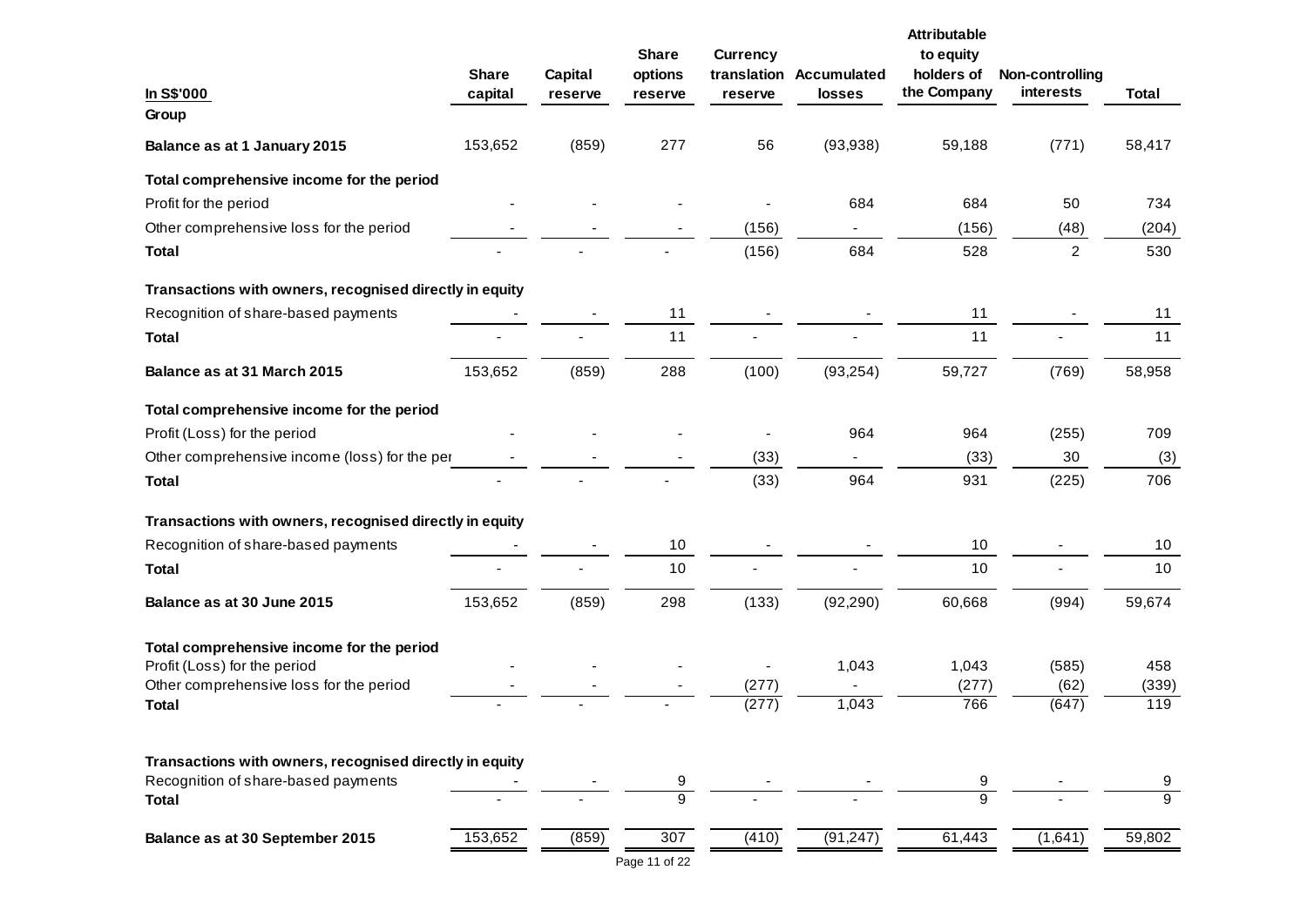| In S\$'000<br>Group                                     | <b>Share</b><br>capital | Capital<br>reserve | <b>Share</b><br>options<br>reserve | <b>Currency</b><br>translation<br>reserve | <b>Accumulated</b><br><b>losses</b> | <b>Attributable</b><br>to equity<br>holders of<br>the Company | Non-controlling<br><b>interests</b> | Total  |
|---------------------------------------------------------|-------------------------|--------------------|------------------------------------|-------------------------------------------|-------------------------------------|---------------------------------------------------------------|-------------------------------------|--------|
| Balance as at 1 October 2015                            | 153,652                 | (859)              | 307                                | (410)                                     | (91, 247)                           | 61,443                                                        | (1,641)                             | 59,802 |
| Total comprehensive income for the period               |                         |                    |                                    |                                           |                                     |                                                               |                                     |        |
| Profit (Loss) for the period                            |                         |                    |                                    |                                           | 1,369                               | 1,369                                                         | (222)                               | 1,147  |
| Other comprehensive (loss) income for the per-          |                         |                    |                                    | (262)                                     |                                     | (262)                                                         | 113                                 | (149)  |
| <b>Total</b>                                            |                         |                    |                                    | (262)                                     | 1,369                               | 1,107                                                         | (109)                               | 998    |
| Transactions with owners, recognised directly in equity |                         |                    |                                    |                                           |                                     |                                                               |                                     |        |
| Dividends paid to non-controlling interest              |                         |                    |                                    |                                           |                                     |                                                               | (78)                                | (78)   |
| Recognition of share-based payments                     |                         |                    | 9                                  |                                           |                                     | 9                                                             |                                     | 9      |
| Total                                                   |                         |                    | 9                                  |                                           |                                     | 9                                                             | (78)                                | (69)   |
| Balance as at 31 December 2015                          | 153,652                 | (859)              | 316                                | (672)                                     | (89, 878)                           | 62,559                                                        | (1,828)                             | 60,731 |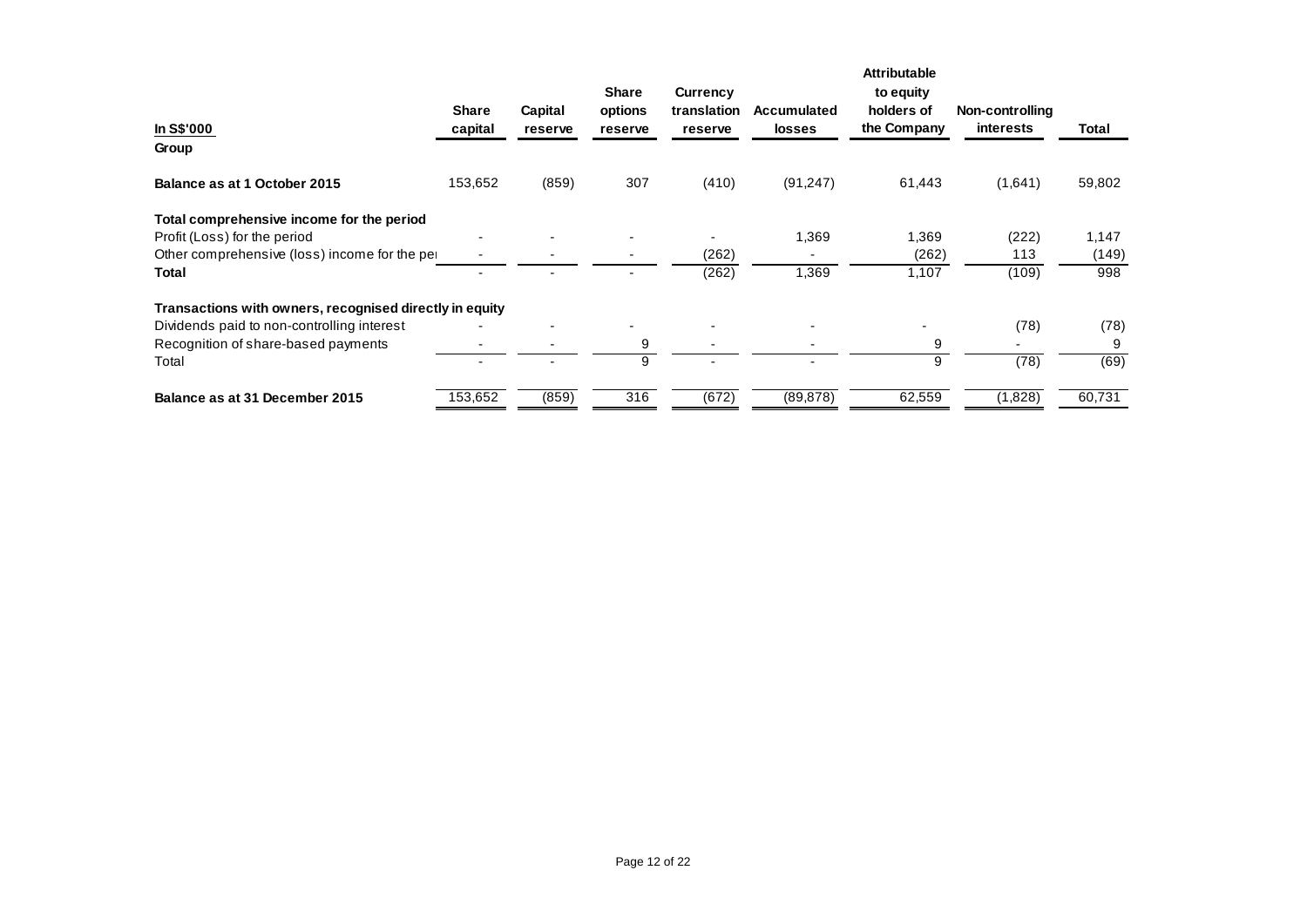| In S\$'000<br>Company                                                                                                             | <b>Share</b><br>capital | <b>Capital</b><br>reserve | <b>Share</b><br>options<br>reserve | Accumulated<br>losses | Total              |
|-----------------------------------------------------------------------------------------------------------------------------------|-------------------------|---------------------------|------------------------------------|-----------------------|--------------------|
| Balance as at 1 January 2016                                                                                                      | 153,652                 | 22                        | 316                                | (95, 185)             | 58,805             |
| Loss for the period, representing total comprehensive loss for the<br>period                                                      |                         |                           |                                    | (529)                 | (529)              |
| Transactions with owners, recognised directly in equity<br>Transfer between reserves upon expiry of share options<br><b>Total</b> |                         |                           | (5)<br>(5)                         | 5<br>5                |                    |
| Balance as at 31 March 2016                                                                                                       | 153,652                 | $\overline{22}$           | 311                                | (95, 709)             | 58,276             |
| Loss for the period, representing total comprehensive loss for the<br>period                                                      |                         |                           |                                    | (3)                   | (3)                |
| Transactions with owners, recognised directly in equity<br><b>Dividends</b><br><b>Total</b>                                       |                         |                           |                                    | (1,000)<br>(1,000)    | (1,000)<br>(1,000) |
| Balance as at 30 June 2016                                                                                                        | 153,652                 | 22                        | 311                                | (96, 712)             | 57,273             |
| Profit for the period, representing total comprehensive income for<br>the period                                                  |                         |                           |                                    | 145                   | 145                |
| Balance as at 30 September 2016                                                                                                   | 153,652                 | 22                        | 311                                | (96, 567)             | 57,418             |
| Profit for the period, representing total comprehensive income for<br>the period                                                  |                         |                           |                                    | 2,037                 | 2,037              |
| Balance as at 31 December 2016                                                                                                    | 153,652                 | $\overline{22}$           | 311                                | (94, 530)             | 59,455             |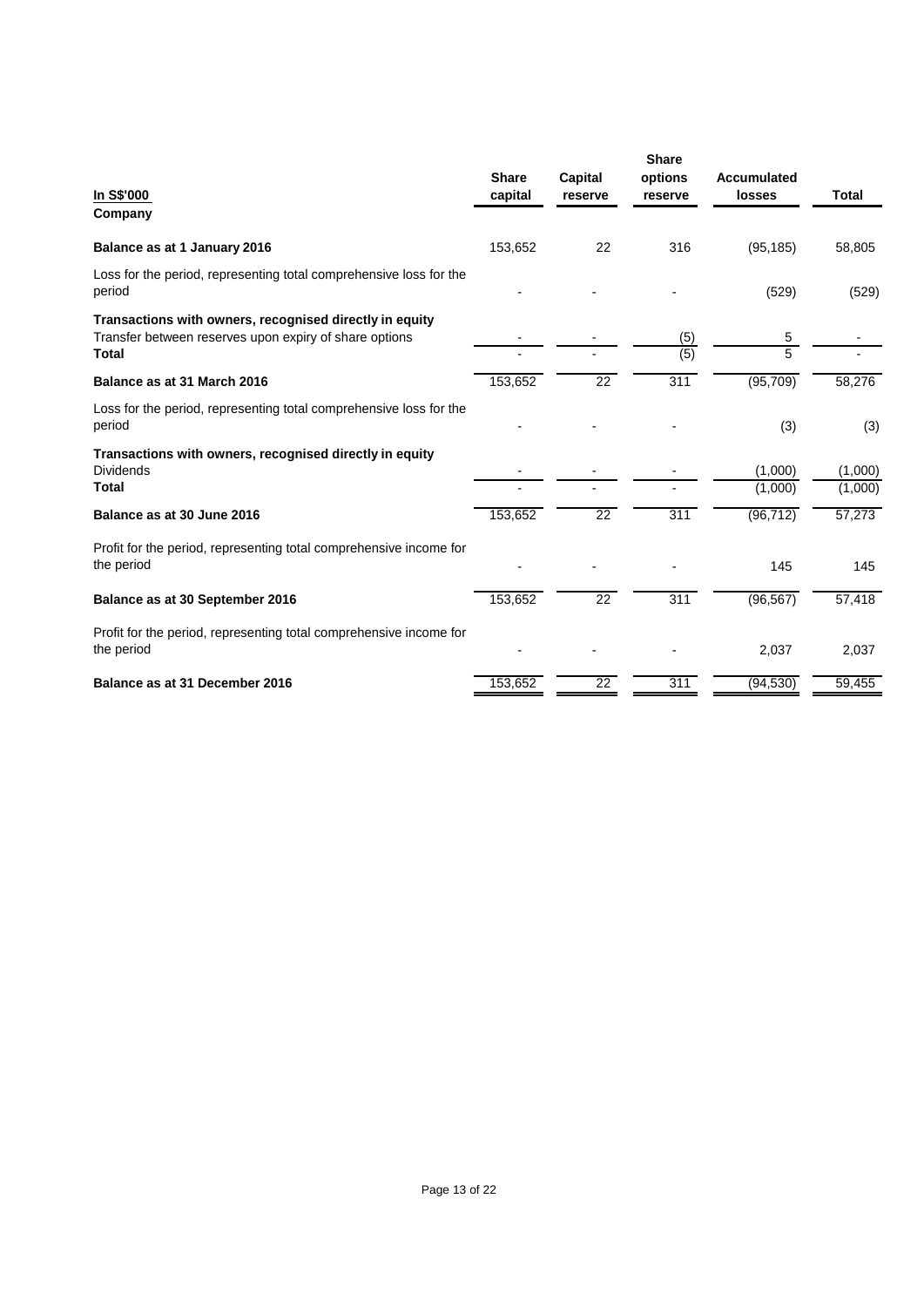| In S\$'000<br>Company                                                                          | <b>Share</b><br>capital | <b>Capital</b><br>reserve | <b>Share</b><br>options<br>reserve | <b>Accumulated</b><br>losses | <b>Total</b>    |
|------------------------------------------------------------------------------------------------|-------------------------|---------------------------|------------------------------------|------------------------------|-----------------|
|                                                                                                |                         |                           |                                    |                              |                 |
| Balance as at 1 January 2015                                                                   | 153,652                 | 22                        | 277                                | (96, 227)                    | 57,724          |
| Profit for the period, representing total comprehensive income for<br>the period               |                         |                           |                                    | 118                          | 118             |
| Transactions with owners, recognised directly in equity<br>Recognition of share-based payments |                         |                           | 11                                 |                              | 11              |
| <b>Total</b>                                                                                   |                         |                           | 11                                 |                              | $\overline{11}$ |
| Balance as at 31 March 2015                                                                    | 153,652                 | 22                        | 288                                | (96, 109)                    | 57,853          |
| Loss for the period, representing total comprehensive loss for the<br>period                   |                         |                           |                                    | (194)                        | (194)           |
| Transactions with owners, recognised directly in equity                                        |                         |                           |                                    |                              |                 |
| Recognition of share-based payments                                                            |                         |                           | 10                                 |                              | 10              |
| <b>Total</b>                                                                                   |                         |                           | 10                                 |                              | $\overline{10}$ |
| Balance as at 30 June 2015                                                                     | 153,652                 | $\overline{22}$           | 298                                | (96, 303)                    | 57,669          |
| Profit for the period, representing total comprehensive income for<br>the period               |                         |                           |                                    | 172                          | 172             |
| Transactions with owners, recognised directly in equity                                        |                         |                           |                                    |                              |                 |
| Recognition of share-based payments                                                            |                         |                           | 9                                  |                              | 9               |
| <b>Total</b>                                                                                   |                         |                           | $\overline{9}$                     |                              | $\overline{9}$  |
| Balance as at 30 September 2015                                                                | 153,652                 | $\overline{22}$           | 307                                | (96, 131)                    | 57,850          |
| Profit for the period, representing total comprehensive income for<br>the period               |                         |                           |                                    | 946                          | 946             |
| Transactions with owners, recognised directly in equity<br>Recognition of share-based payments |                         |                           | 9                                  |                              | 9               |
| <b>Total</b>                                                                                   |                         |                           | $\overline{9}$                     |                              | $\overline{9}$  |
| Balance as at 31 December 2015                                                                 | 153,652                 | $\overline{22}$           | 316                                | (95, 185)                    | 58,805          |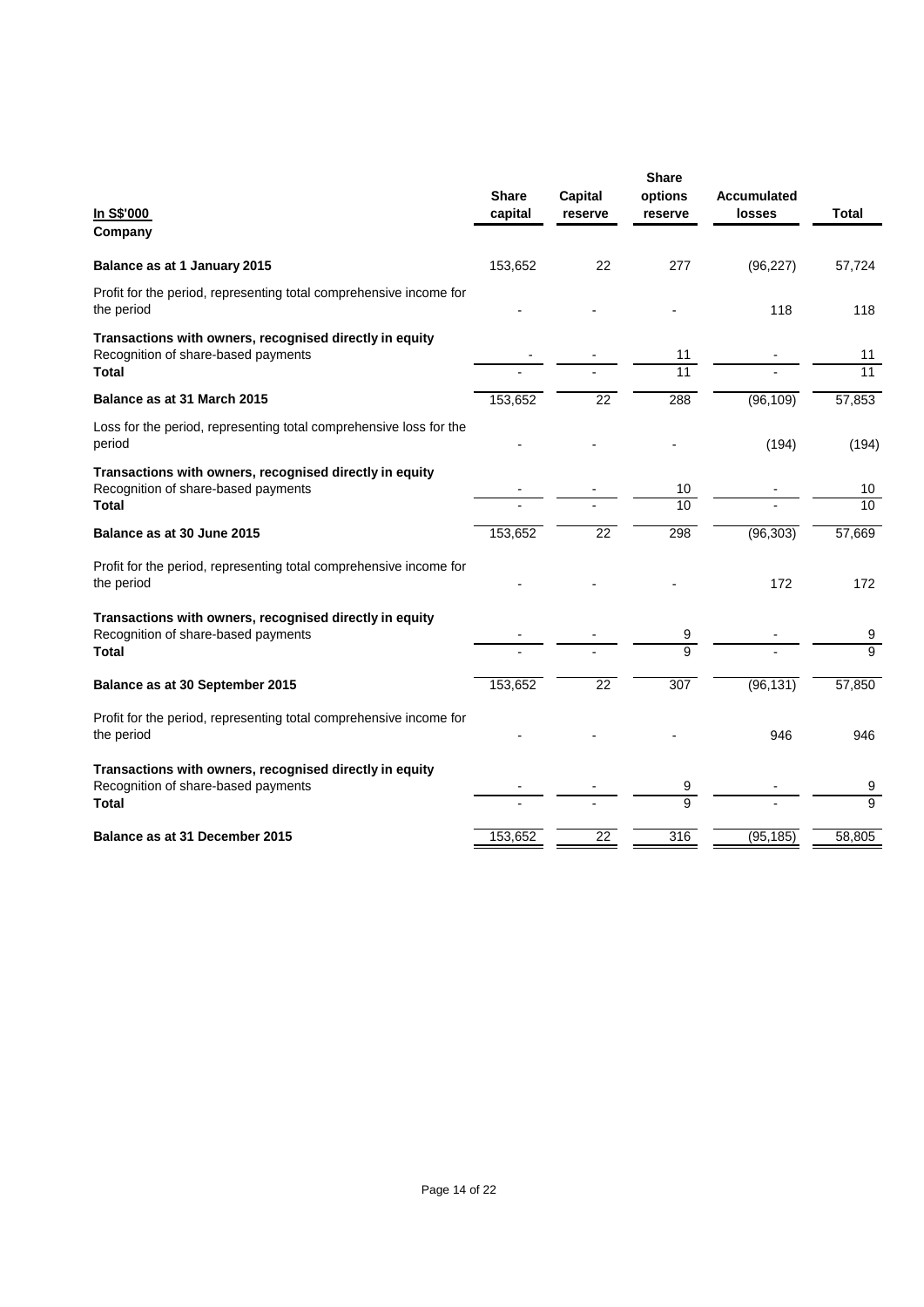**1(d)(ii) Details of any changes in the Company's share capital arising from rights issue, bonus issue, share buybacks, exercise of share options or warrants, conversion of other issues of equity securities, issue of shares for cash or as consideration for acquisition or for any other purpose since the end of the previous period reported on. State also the number of shares that may be issued on conversion of all the outstanding convertibles as at the end of the current financial period reported on and as at the end of the corresponding period of the immediately preceding financial year** 

#### **Issued share capital**

There were no movements in the Company's issued share capital for the quarter ended 31 December 2016 and 31 December 2015.

As at 31 December 2016, the Company's issued and paid-up capital was \$153,652,141 (4Q-15: \$153,652,141) divided into 12,528,241,084 (4Q-15: 12,528,241,084) shares.

#### **Share options**

The Company had a share option scheme known as mDR Limited Share Option Scheme 2003 which was approved by members of the Company at the Extraordinary General Meeting held on 13 January 2003. The Scheme expired on 12 January 2013. Upon expiration of the Scheme, no further share option can be granted but the provisions of the Scheme will remain in full force and effect in respect of any share options granted prior to the expiration but not exercised at the time of expiration.

At 31 December 2016, there were 43,485,000 (31 December 2015: 45,155,000) outstanding share options which would entitle the holders to subscribe for a total of 43,485,000 (31 December 2015: 45,155,000) ordinary shares. If exercised, these share options represent approximately 0.35% of the share capital consisting of 12,528,241,084 issued shares at 31 December 2016.

#### **1(d)(iii) To show the total number of issued shares excluding treasury shares as at the end of the current financial period and as at the end of the immediately preceding year.**

|                    | Number of ordinary shares |                |  |
|--------------------|---------------------------|----------------|--|
|                    | 31-Dec-16                 | 31-Dec-15      |  |
| Issued and paid up | 12,528,241,084            | 12,528,241,084 |  |

#### **1(d)(iv) A statement showing all sales, transfers, disposal, cancellation and/or use of treasury shares as at the end of the current financial period reported on.**

Not applicable.

### **2. Whether the figures have been audited, or reviewed and in accordance with which standard**

The figures have not been audited or reviewed by the auditors of the Company.

### **3. Where the figures have been audited or reviewed, the auditors' report (including any qualifications or emphasis of matter)**

Not applicable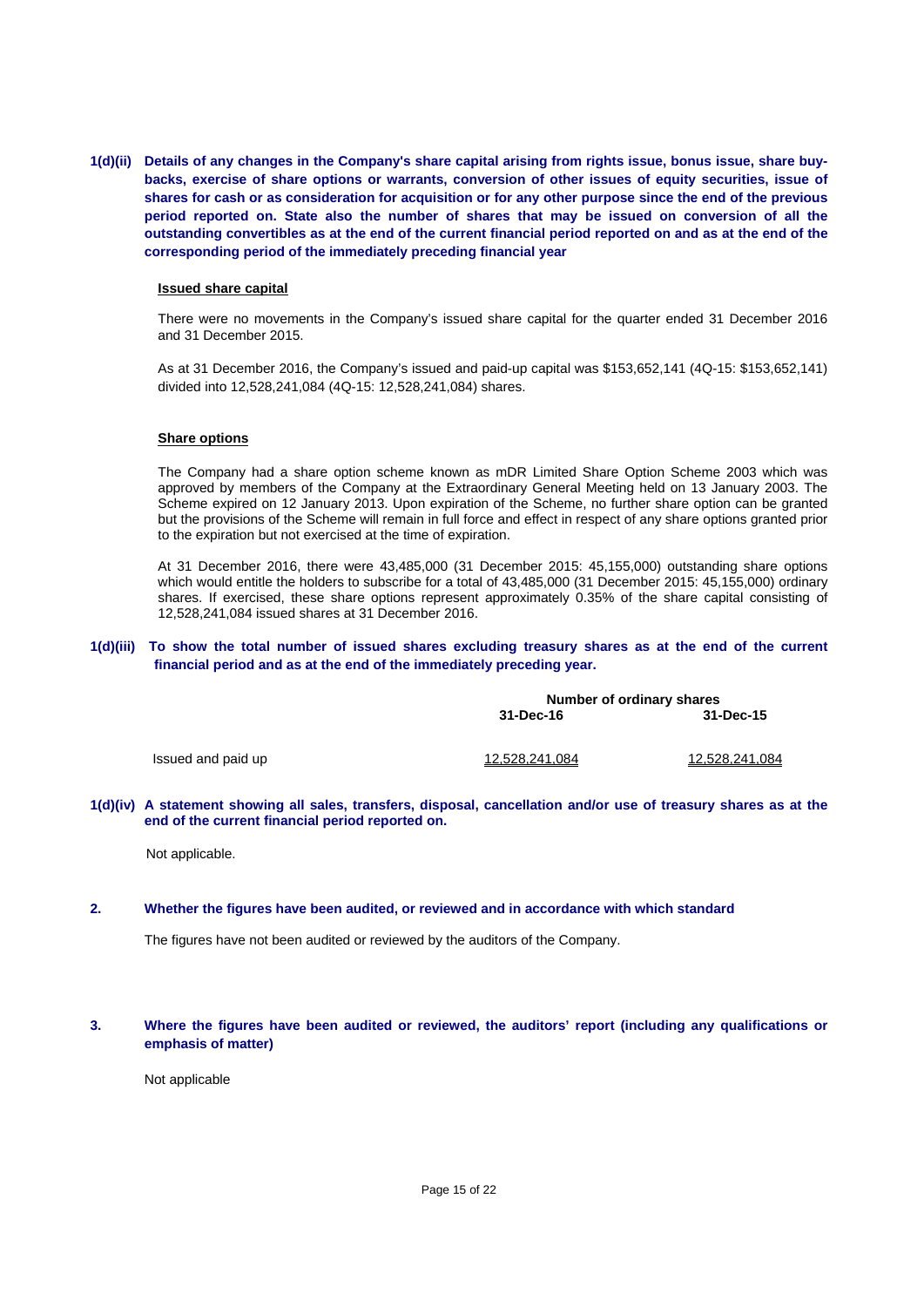### **4. Whether the same accounting policies and methods of computation as in the issuer's most recently audited annual financial statements have been applied**

The Group has applied the same accounting policies and methods of computation in the financial statements for the current financial period as compared with those used in the audited financial statements for the financial year ended 31 December 2015.

### **5. If there are any changes in the accounting policies and methods of computation, including any required by an accounting standard, what has changed, as well as the reasons for, and the effect of, the change**

The Group has adopted all the new and revised Singapore Financial Reporting Standards ("FRS") for accounting periods beginning 1 January 2016, where applicable.

The adoption of new / revised FRS and INT FRS does not result in changes to the Group's and the Company's accounting policies and has no material effect on the amounts reported for the current or prior period.

## **6. Earnings per ordinary share of the Group for the current period reported on and the corresponding period of the immediately preceding financial year, after deducting any provision for preference dividends**

| Earnings per ordinary share<br>(based on consolidated net profit)<br>attributable to equity holders<br>of the Company) | 4Q-16<br>cents | 4Q-15<br>cents | <b>YTD-16</b><br>cents | <b>YTD-15</b><br>cents |
|------------------------------------------------------------------------------------------------------------------------|----------------|----------------|------------------------|------------------------|
| - Basic                                                                                                                | 0.014          | 0.011          | 0.023                  | 0.032                  |
| - Fully diluted                                                                                                        | 0.014          | 0.011          | 0.023                  | 0.032                  |

Basic earnings per ordinary share is computed based on the weighted average number of shares in issue during the period of 12,528,241,084 (4Q-15: 12,528,241,084).

In 4Q-16, fully diluted earnings per ordinary share is computed based on the weighted average number of shares during the period adjusted for the effect of all potential dilutive ordinary shares of 12,528,241,084.

In 4Q-16, the share options were anti-dilutive and hence disregarded in the calculation of diluted earnings per share.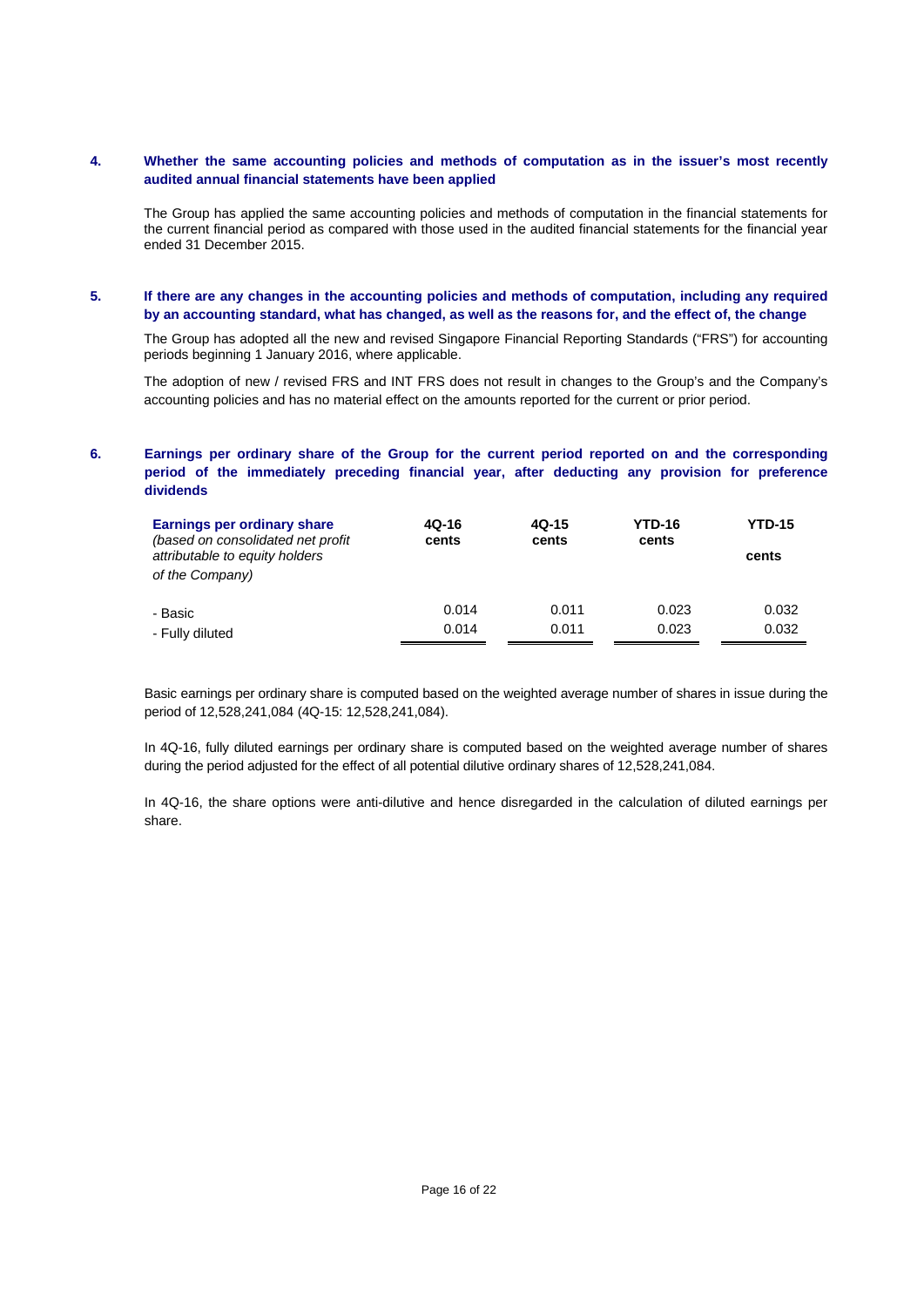### **7. Net asset value (for the issuer and Group) per ordinary share based on issued share capital of the issuer at the end of the (a) current period reported on and (b) immediately preceding financial year**

|                                      |                    | Group                     | Company                   |                           |  |
|--------------------------------------|--------------------|---------------------------|---------------------------|---------------------------|--|
|                                      | 31-Dec-16<br>Cents | 31-Dec-15<br><b>Cents</b> | 31-Dec-16<br><b>Cents</b> | 31-Dec-15<br><b>Cents</b> |  |
| Net Asset Value ("NAV") per<br>share | 0.51               | 0.50                      | 0.47                      | 0.47                      |  |

The NAV per share as at 31 December 2016 is calculated based on 12,528,241,084 (31 December 2015: 12,528,241,084) ordinary shares.

**8. A review of the performance of the Group, to the extent necessary for a reasonable understanding of the Group's business. The review must discuss any significant factors that affected the turnover, costs, and earnings of the Group for the current financial period reported on, including (where applicable) seasonal or cyclical factors. It must also discuss any material factors that affected the cash flow, working capital, assets or liabilities of the Group during the current financial period reported on** 

#### **Revenue and (loss) profit after income tax**

The Group's quarter-on-quarter and year-on-year revenue remained relatively unchanged. Higher revenues generated from the AMS business for 4Q-16 and YTD-16 arose from a higher repair volume, which mitigated the decline in DMS revenues in 4Q-16 and YTD-16 of 2% and 3% respectively.

Quarter-on-quarter gross profit margin increased from 9% to 10%, while the year-on-year gross profit margin declined from 10% to 9%. AMS margins were lower in YTD-16 due to higher cost of repairs. Gross margin for DPAS declined due mainly to the reclassification of plant and machinery depreciation expense to cost of goods sold and the higher imported raw material costs arising from the weaker Ringgit.

The Group's net profits increased by \$0.42 million from \$1.15 million in 4Q-15 to \$1.57 million in 4Q-16, arising from higher revenues and lower expenses. YTD-16 net profits of \$3.05 million were consistent with that of YTD-15.

#### **Cash flow**

In 4Q-16, the Group has a deficit cash of \$1.04 million from operations, due mainly to higher outstanding balances owing by principals.

#### **9. Where a forecast, or a prospect statement, has been previously disclosed to shareholders, any variance between it and the actual results**

Not applicable.

### **10. A commentary at the date of the announcement of the competitive conditions of the industry in which the Group operates and any known factors or events that may affect the Group in the next reporting period and the next 12 months**

While the Group's AMS, DMS and DPAS businesses have remained profitable in FY 2016, the challenging operating and economic conditions in Singapore and Malaysia, and the uncertain global economy, will continue to exert pressure on the Group's profitability for FY 2017.

The Group remains committed to its on-going strategy to build new revenue streams and markets, by continuing to explore merger and acquisition opportunities both within and outside of Singapore.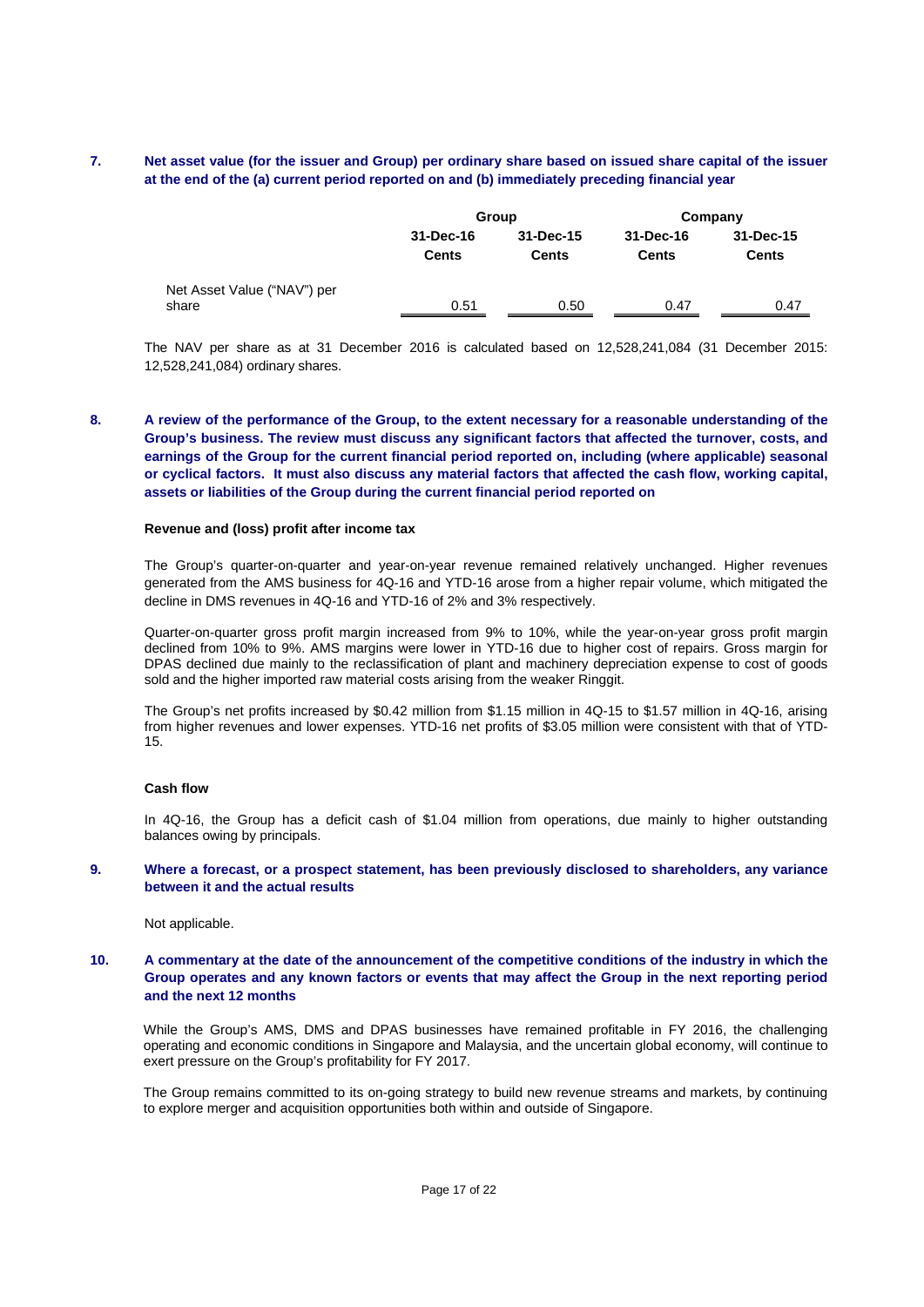### **11. A breakdown of sales as follows:-**

| <b>In S\$'000</b>                                                                  | FY2016  | FY2015  | Inc/(Dec) |
|------------------------------------------------------------------------------------|---------|---------|-----------|
| Sales reported for first half year<br>Operating profit after tax before deducting  | 151,995 | 153.403 | $-1\%$    |
| non-controlling interests reported for first half year                             | 794     | 1.443   | $-45%$    |
| Sales reported for second half year<br>Operating profit after tax before deducting | 166.862 | 165.543 | $1\%$     |
| non-controlling interests reported for second half year                            | 2.256   | 1.605   | 41%       |

### **12. Dividend**

#### *(a) Current Financial Period Reported On*

#### Any dividend declared for the current financial period reported on?

Yes (Proposed, see note (c) )

| <b>First and Final</b>      |
|-----------------------------|
| Cash                        |
| \$0.0001038 per share       |
| \$1.3 million (approximate) |
| Tax exempt (One-Tier tax)   |
|                             |

#### *(b) Corresponding Period of the Immediately Preceding Financial Year*

Any dividend declared for the corresponding period of the immediately preceding financial year?

Yes

| <b>First and Final</b>    |
|---------------------------|
| Cash                      |
| \$0.0000798 per share     |
| \$1,000,000               |
| Tax exempt (One-Tier tax) |
|                           |

### *(c) Date payable*

 Subject to shareholders' approval at the annual general Meeting proposed to be held on 28 April 2017, the proposed first and final dividend will be paid on 23 May 2017.

### *(d) Books closure date*

The Share Transfer Books and Register of Members of the Company will be closed from 9 May 2017 at 5:00 p.m. to 10 May 2017 (both dates inclusive), for the purpose of determining shareholders' entitlement to the Company's proposed first and final (tax exempt one-tier) dividend, to be paid on 23 May 2017 subject to shareholders' approval at the forthcoming Annual General Meeting (the "Proposed Dividend"). For Proposed Dividend on a per share basis, please refer to note 12(a).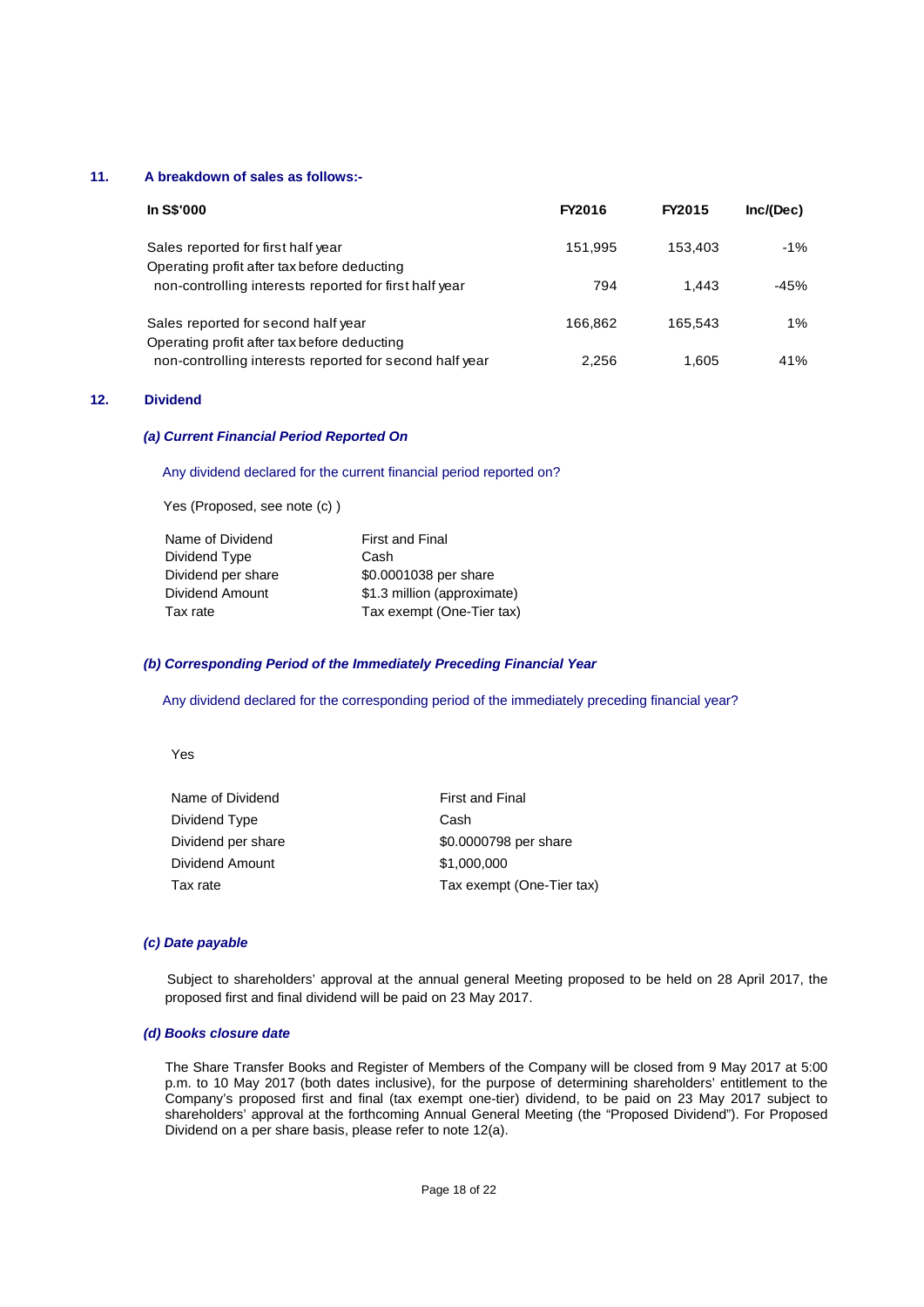Duly completed registrable transfers received by the Company's Share Registrar, Boardroom Corporate & Advisory Services Pte Ltd, 50 Raffles Place, Singapore Land Tower #32-01, Singapore 048623, up to 5:00 p.m. on 9 May 2017 will be registered to determine shareholders' entitlement to the Proposed Dividend.

Members whose securities accounts with The Central Depository (Pte) Limited are credited with the Company's shares as at 5:00 p.m. on 9 May 2017 will be entitled to the Proposed Dividend.

#### **13. If no dividend has been declared/recommended, a statement to that effect**

Not applicable

#### **14. Segment revenue and results for business or geographical segments (of the group) in the form presented in the issuer's most recently audited annual financial statements, with comparative information for the immediately preceding year.**

For management purposes, the Group is organised into three business segments, After-Market Services ("AMS"), Distribution Management Solutions ("DMS") and Digital Inkjet Printing for Out-Of-Home Advertising Solutions ("DPAS").

 AMS provides after market services for mobile equipment and consumer electronic products; DMS is a distributor and retailer of mobile telecommunication equipment and mobile related services, including prepaid cards, and DPAS provides digital inkjet printing for point-of-sale and out-of-home advertising solutions.

 The segments are the basis which the Group reports information to the Group's chief operating decision maker for the purposes of resource allocation and assessment of the segment information.

#### (a) **Segment revenues and results**

| FY2016                                                   |            |            |             |                    |          |
|----------------------------------------------------------|------------|------------|-------------|--------------------|----------|
| \$'000                                                   | <b>AMS</b> | <b>DMS</b> | <b>DPAS</b> | <b>Unallocated</b> | Total    |
| <b>Segment revenue</b>                                   |            |            |             |                    |          |
| External                                                 | 30,704     | 280,535    | 7,618       |                    | 318,857  |
| Inter-segment                                            |            |            |             |                    |          |
|                                                          | 30,704     | 280,535    | 7,618       |                    | 318,857  |
| <b>Segment result</b>                                    | 1,208      | 1,246      | 546         | 238                | 3,238    |
| Rental income                                            |            | 6          |             |                    | 6        |
| Net foreign exchange loss                                |            |            |             |                    | (13)     |
| Gain on disposal of plant and equipment                  |            |            |             |                    | 36       |
| Finance costs                                            |            |            |             |                    | (106)    |
| Profit before income tax & share of associate<br>results |            |            |             |                    | 3,161    |
| Share of profit of associate                             |            |            |             |                    | 6        |
|                                                          |            |            |             |                    | 3,167    |
| Income tax expense                                       |            |            |             |                    | (117)    |
| Net profits for the year                                 |            |            |             |                    | 3,050    |
| <b>Segment assets</b>                                    | 14,599     | 45,263     | 11,465      | 13,912             | 85,239   |
| <b>Segment liabilities</b>                               | (3,999)    | (16, 126)  | (2,349)     | (125)              | (22,599) |
| <b>Other segment information</b>                         |            |            |             |                    |          |
| Capital expenditure                                      | 164        | 626        | 1,129       |                    | 1,919    |
| Depreciation                                             | 152        | 663        | 826         |                    | 1,641    |
| Reversal Impairment of plant and equipment               |            | (1)        |             |                    | (1)      |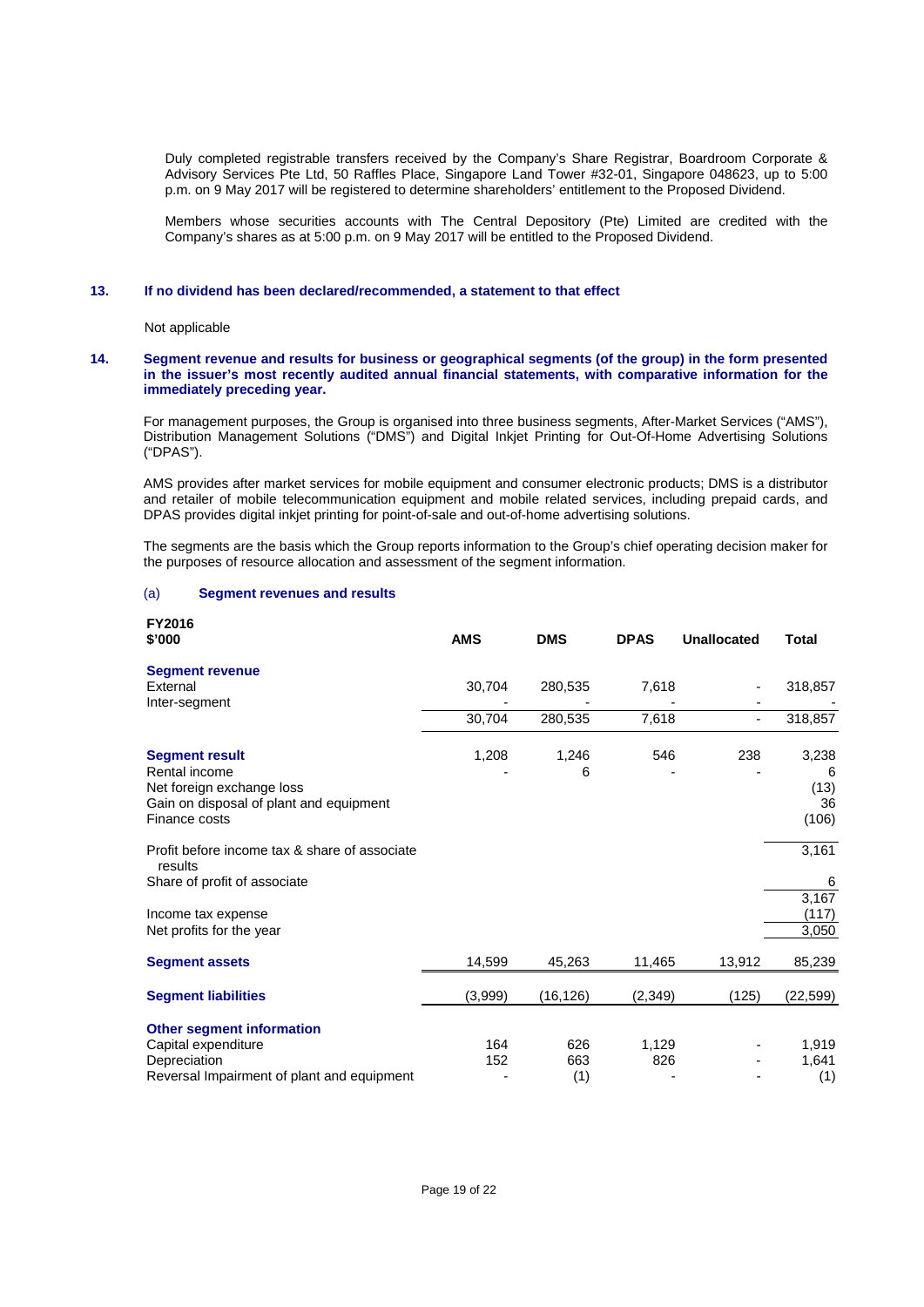| <b>FY2015</b><br>\$'000                                                                                                         | <b>AMS</b> | <b>DMS</b>         | <b>DPAS</b>  | <b>Unallocated</b> | Total                                 |
|---------------------------------------------------------------------------------------------------------------------------------|------------|--------------------|--------------|--------------------|---------------------------------------|
| <b>Segment revenue</b><br>External<br>Inter-segment                                                                             | 22,211     | 289,921            | 6,814        |                    | 318,946                               |
|                                                                                                                                 | 22,211     | 289,921            | 6,814        |                    | 318,946                               |
| <b>Segment result</b><br>Rental income<br>Net foreign exchange loss<br>Loss on disposal of plant and equipment<br>Finance costs | 641        | 3,262<br>138       | 786          | (1,489)            | 3,200<br>138<br>(158)<br>(4)<br>(129) |
| Profit before income tax & share of associate<br>results<br>Share of losses of associate                                        |            |                    |              |                    | 3,047<br>(6)                          |
| Income tax credit<br>Net profits for the year                                                                                   |            |                    |              |                    | 3,041<br>3,048                        |
| <b>Segment assets</b>                                                                                                           | 10,452     | 45,884             | 9,863        | 13,913             | 80,112                                |
| <b>Segment liabilities</b>                                                                                                      | (3, 196)   | (13, 570)          | (1,784)      | (831)              | (19, 381)                             |
| <b>Other segment information</b><br>Capital expenditure<br>Depreciation<br>Reversal Impairment of plant and equipment           | 117<br>229 | 874<br>790<br>(42) | 1,265<br>615 |                    | 2,256<br>1,634<br>(42)                |

## **(b) Geographical information**

|           |                  | Revenue from external<br>customers |  |  |
|-----------|------------------|------------------------------------|--|--|
|           | FY2016<br>\$'000 | <b>FY2015</b><br>\$'000            |  |  |
| Singapore | 256,261          | 268,172                            |  |  |
| Malaysia  | 7,024            | 6,757                              |  |  |
| Myanmar   | 55,572           | 44,017                             |  |  |
|           | 318,857          | 318,946                            |  |  |

|           |                         | <b>Non-current assets</b> |  |  |
|-----------|-------------------------|---------------------------|--|--|
|           | <b>FY2016</b><br>\$'000 | FY2015<br>\$'000          |  |  |
| Singapore | 1,466                   | 1,523                     |  |  |
| Malaysia  | 5,553                   | 4,375                     |  |  |
| Myanmar   | 903                     | 1,184                     |  |  |
| Total     | 7,922                   | 7,082                     |  |  |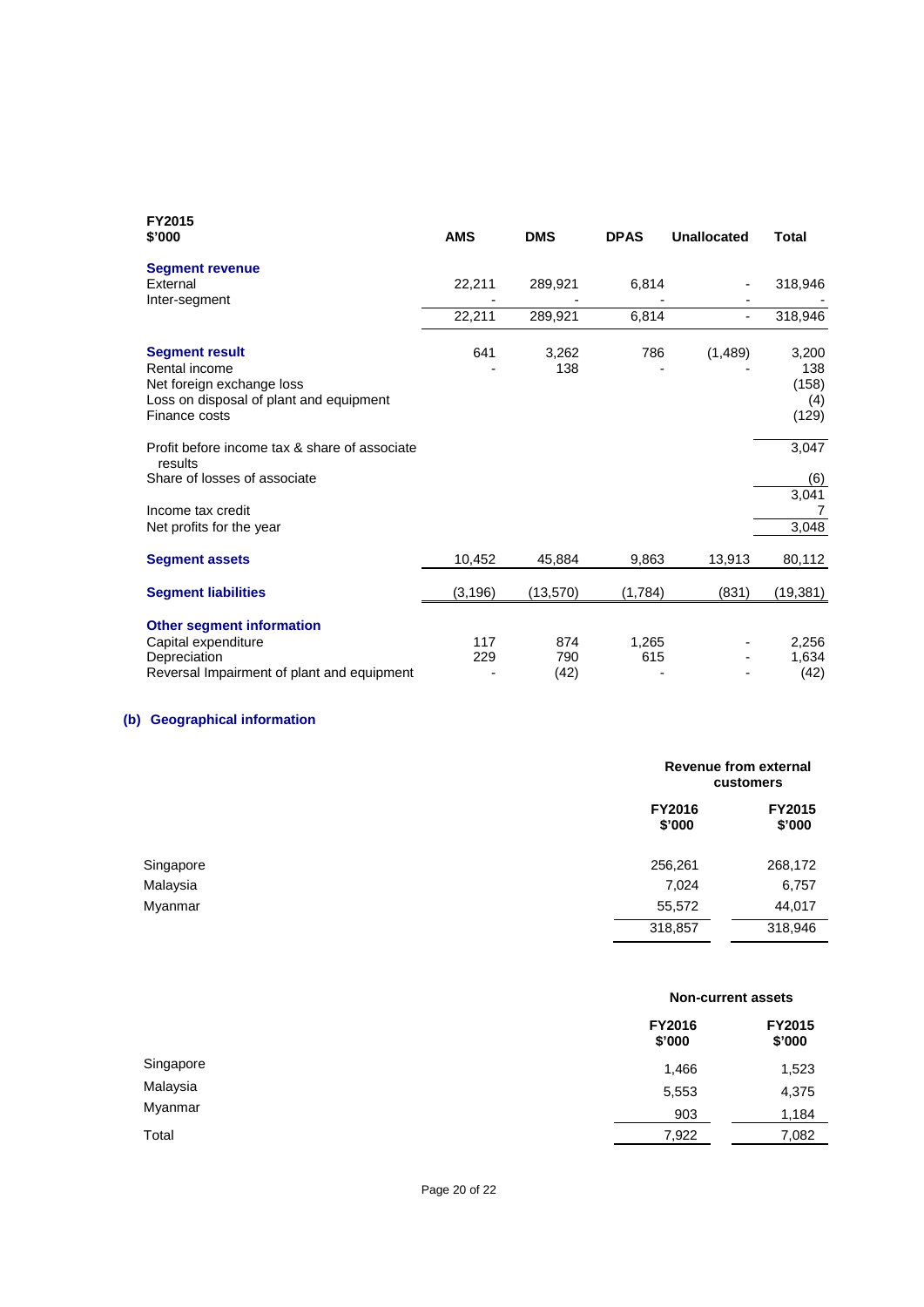#### **15. Interested Person Transactions**

| Name of interested person                              | Aggregate value of all<br>interested person transactions<br>during the financial year under<br>review (excluding transactions<br>less than \$100,000 and<br>transactions conducted under<br>shareholders' mandate<br>pursuant to Rule 920 of the<br><b>SGX Listing Manual)</b> | Aggregate value of all<br>interested person transactions<br>conducted under shareholders'<br>mandate pursuant to Rule 920<br>of the SGX Listing Manual<br>(excluding transactions less<br>than \$100,000) |
|--------------------------------------------------------|--------------------------------------------------------------------------------------------------------------------------------------------------------------------------------------------------------------------------------------------------------------------------------|-----------------------------------------------------------------------------------------------------------------------------------------------------------------------------------------------------------|
|                                                        | \$'000                                                                                                                                                                                                                                                                         | \$'000                                                                                                                                                                                                    |
| Pacific Organisation Pte Ltd<br><b>Rental expenses</b> | 444                                                                                                                                                                                                                                                                            |                                                                                                                                                                                                           |
| Total                                                  | 444                                                                                                                                                                                                                                                                            |                                                                                                                                                                                                           |

Mr Ong Ghim Choon (Director and Chief Executive Officer of the Company) and his associate own a majority of the shares of Pacific Organisation Pte Ltd.

#### **16. Use of proceeds**

 In 4Q-16, the Company did not utilize any proceeds from the conversion of warrants pursuant to the renounceable non-underwritten rights cum warrants issue undertaken by the Company in 2011.

As at 31 December 2016, the balance of proceeds was \$13,912,000.

**17. Disclosure of person occupying a managerial position in the issuer or any of its principal subsidiaries who is a relative of a director or chief executive officer or substantial shareholder of the issuer pursuant to Rule 704(13) of the Listing Manual.** 

| <b>Name</b>    | Age | <b>Family relationship</b><br>with any director,<br>CEO and/or<br>substantial<br>shareholder | Current position and<br>duties, and the year<br>the position was first<br>held                                                     | Details of<br>changes in<br>duties and<br>position<br>held, any,<br>during the<br>year |
|----------------|-----|----------------------------------------------------------------------------------------------|------------------------------------------------------------------------------------------------------------------------------------|----------------------------------------------------------------------------------------|
| Ong Ghim Chwee | 52  | Brother of Ong Ghim<br>Choon (Group Executive<br>Director and Chief<br>Executive Officer)    | Director (Accessories<br>and Logistics) of<br><b>Distribution</b><br><b>Management Solutions</b><br>Pte Ltd since<br>January 2006. | No change                                                                              |

#### **18. Confirmation of Undertakings under Rule 720(1) of the Listing Manual**

The Company has procured undertakings from all its directors and executive officers (in the format set out in Appendix 7.7) under Rule 720(1) of the Mainboard Rules.

### **BY ORDER OF THE BOARD**

**Ong Ghim Choon Chief Executive Officer 23 February 2017**